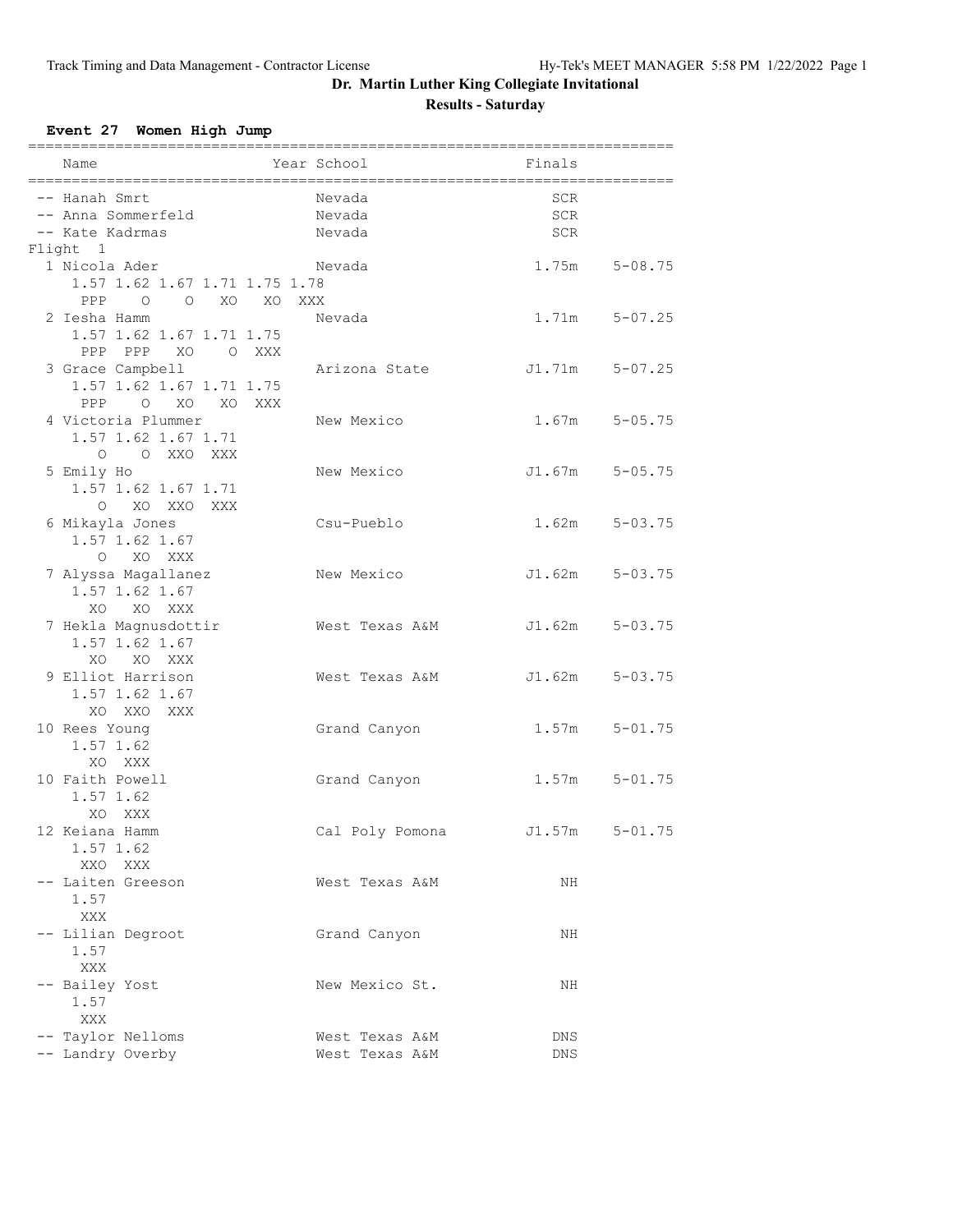### **Event 30 Women Weight Throw**

| Name                                                       | __________________<br>Year School    | =========================<br>Finals |                     |
|------------------------------------------------------------|--------------------------------------|-------------------------------------|---------------------|
| 1 Keiana Turner<br>13.98m  14.17m  15.28m                  | Cal Poly Pomona 15.28m               |                                     | $50 - 01.75$        |
| 2 Deandra Tyler<br>FOUL 14.30m 14.20m                      | UC Irvine                            |                                     | 14.30m  46-11.00    |
| 3 Ashley McBean<br>12.32m 11.23m 12.59m                    | Cal Poly Pomona                      |                                     | $12.59m$ $41-03.75$ |
| 4 Demisha Price<br>12.31m FOUL 11.96m                      | Cal Poly Pomona                      |                                     | $12.31m$ $40-04.75$ |
| 5 Rebecca Green<br>11.77m  10.82m  11.28m                  | New Mexico St.                       |                                     | 11.77m 38-07.50     |
| 6 Iysis Tellez-Briggs<br>FOUL FOUL 11.63m                  | New Mexico St.                       |                                     | 11.63m 38-02.00     |
| 7 Tatiana Hall<br>11.51m FOUL 8.79m                        | Eastern New Mexico                   |                                     | 11.51m 37-09.25     |
| 8 Lizbeth Fierro<br>FOUL FOUL 10.93m                       | Utep                                 |                                     | 10.93m 35-10.50     |
| -- Kassidy Sani<br>FOUL FOUL FOUL                          | UC Irvine                            | FOUL                                |                     |
| -- Kaitlyn Ward<br>Flight 2                                | New Mexico St.                       | DNS                                 |                     |
| 1 Onome Ogbeni<br>FOUL 15.83m 15.59m                       | Grand Canyon                         |                                     | $15.83m$ $51-11.25$ |
| 2 Alyssa Walls<br>14.72m  14.69m  14.76m                   | Grand Canyon                         |                                     | 14.76m  48-05.25    |
| 3 Christina Mbadie<br>14.21m  13.89m  14.63m               | Unattached                           | 14.63m                              | $48 - 00.00$        |
| 4 Emily Bronson<br>13.24m 13.73m 14.55m                    | Grand Canyon                         |                                     | $14.55m$ $47-09.00$ |
| 5 Tamia Smith<br>13.75m  14.15m  FOUL                      | Eastern New Mexico                   |                                     | 14.15m  46-05.25    |
| 6 Natalie Murillo<br>13.21m  13.31m  13.53m                | Utep                                 | 13.53m                              | $44 - 04.75$        |
| 7 Ana Tovi<br>12.44m 13.47m FOUL                           | Cal Poly Pomona                      | $13.47m$ $44-02.50$                 |                     |
| 8 Heather Graham<br>12.17m  13.33m<br>13.29m               | Csu-Pueblo                           | 13.33m                              | $43 - 09.00$        |
| -- Emily Hernandez<br>-- Carly Drake                       | New Mexico St.<br>West Texas A&M     | DNS<br>DNS                          |                     |
| Flight 3                                                   |                                      |                                     |                     |
| 1 Camryn Rogers<br>20.96m 21.64m FOUL 21.99m 22.04m 21.86m | California                           | 22.04m                              | $72 - 03.75$        |
| 2 Sah-Jay Stevens<br>FOUL 17.41m FOUL 17.78m 17.76m FOUL   | Utep                                 | 17.78m                              | $58 - 04.00$        |
| 3 Rebecca Tomann<br>FOUL 17.25m 16.80m FOUL FOUL FOUL      | California                           | 17.25m                              | $56 - 07.25$        |
| 4 Anna Purchase<br>17.00m FOUL FOUL FOUL FOUL              | California<br>17.17m                 | 17.17m                              | $56 - 04.00$        |
| 5 Kayla Larry<br>16.64m 16.65m<br>16.69m                   | Utep<br>17.04m  16.81m<br>FOUL       | 17.04m                              | $55 - 11.00$        |
| 6 Olivia Mikaelian<br>16.01m  16.97m<br>16.48m             | Csu-Pueblo<br>16.71m  15.58m  16.38m | 16.97m                              | $55 - 08.25$        |
| 7 Samantha Cordier<br>16.20m<br>16.91m  16.28m             | Utep<br>FOUL 16.50m<br>16.11m        | 16.91m                              | $55 - 05.75$        |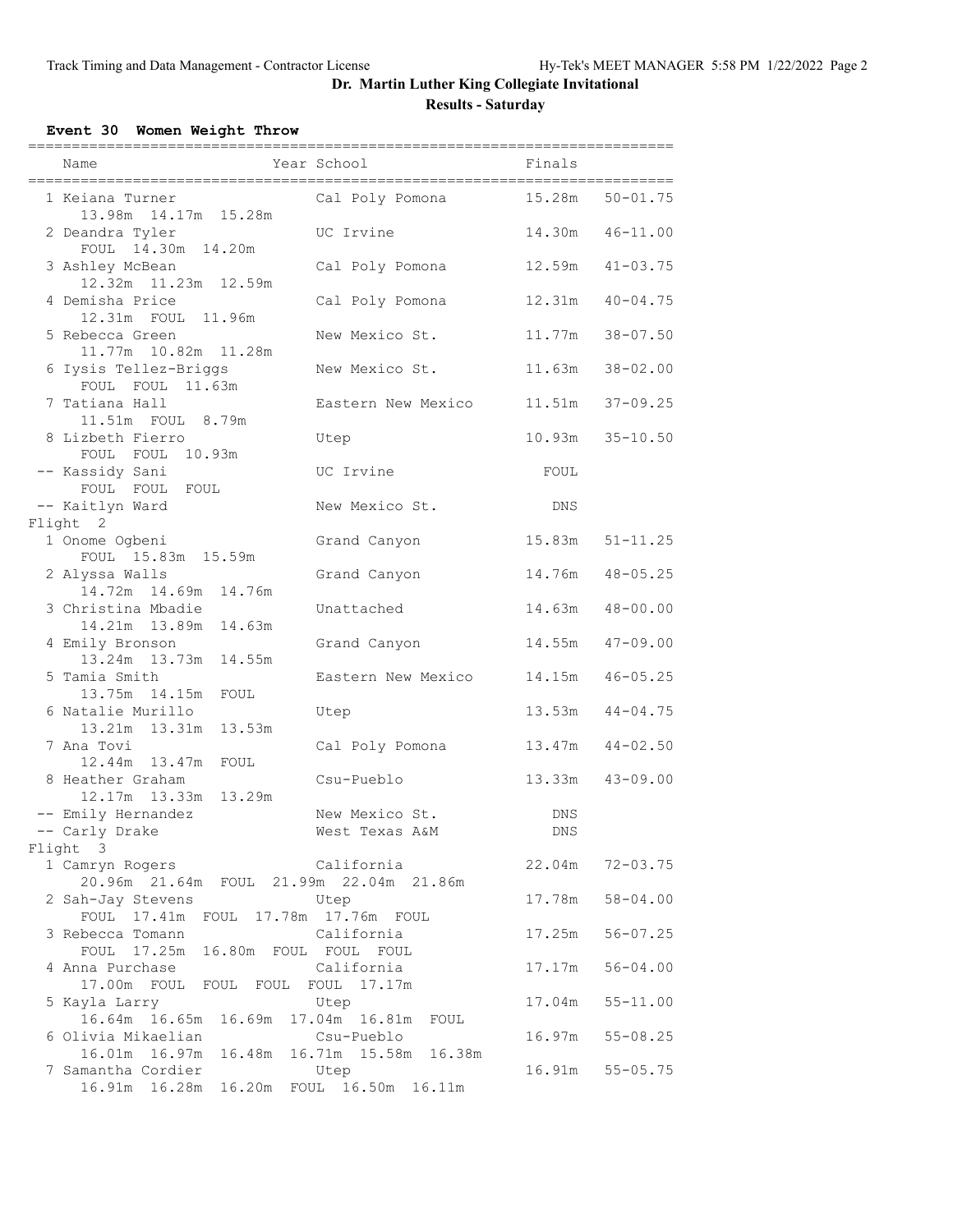| Event 30 Women Weight Throw |  |  |  |  |
|-----------------------------|--|--|--|--|
|-----------------------------|--|--|--|--|

| 8 Makiya Moore   |                         | New Mexico St.                       | $16.34m$ $53-07.50$ |
|------------------|-------------------------|--------------------------------------|---------------------|
|                  |                         | 8.59m 16.34m FOUL 15.28m 15.94m FOUL |                     |
| 9 Kaitlyn Scott  |                         | New Mexico H                         | $16.05m$ $52-08.00$ |
|                  | FOUL 15.37m 16.05m FOUL | FOUL FOUL                            |                     |
| 10 Jasmine Blair |                         | California                           | $15.86m$ $52-00.50$ |
|                  | FOUL FOUL 15.86m        |                                      |                     |
|                  | 11 Samaria McDonald     | Grand Canyon                         | $13.99m$ $45-10.75$ |
|                  | FOUL 11.22m 13.99m      |                                      |                     |

#### **Event 13 Men Pole Vault**

|                               |  | ============ |                                              |                    |                    |
|-------------------------------|--|--------------|----------------------------------------------|--------------------|--------------------|
| Name                          |  |              | Year School Finals                           |                    |                    |
| -- Dylan Gilliam<br>Flight 1  |  |              | West Texas A&M SCR                           |                    |                    |
|                               |  |              | 1 Michael Chadwick Management Arizona State  | $5.03m$ $16-06.00$ |                    |
|                               |  |              | 4.13 4.28 4.43 4.58 4.73 4.88 5.03 5.11 5.20 |                    |                    |
|                               |  |              | P P P XO O XXO XO XP XX                      |                    |                    |
| 2 Gabe Brown                  |  |              |                                              |                    | $4.88m$ $16-00.00$ |
|                               |  |              | Unattached                                   |                    |                    |
|                               |  |              | 4.13 4.28 4.43 4.58 4.73 4.88 5.03           |                    |                    |
|                               |  |              | P P P O O O XXX                              |                    |                    |
| 3 Austin Cox                  |  |              | Arizona State 4.73m  15-06.25                |                    |                    |
| 4.13 4.28 4.43 4.58 4.73 4.88 |  |              |                                              |                    |                    |
| P XXO P O O XXX               |  |              |                                              |                    |                    |
| 4 Patrick Nelson              |  |              | Grand Canyon 4.58m 15-00.25                  |                    |                    |
| 4.13 4.28 4.43 4.58 4.73 4.88 |  |              |                                              |                    |                    |
| P O O XO XP PXX               |  |              |                                              |                    |                    |
|                               |  |              | 5 Traise Cain Mest Texas A&M 4.43m 14-06.25  |                    |                    |
| 4.13 4.28 4.43 4.58           |  |              |                                              |                    |                    |
| XXO O O XXX                   |  |              |                                              |                    |                    |
|                               |  |              | -- Skyler Magula California                  | NH                 |                    |
| 4.13 4.28 4.43                |  |              |                                              |                    |                    |
| P P XXX                       |  |              |                                              |                    |                    |
| -- Tyler Burns                |  |              | California                                   | NH                 |                    |
| 4.13 4.28 4.43 4.58 4.73      |  |              |                                              |                    |                    |
| P P P P XXX                   |  |              |                                              |                    |                    |
| -- Jorg Vanlierde             |  |              | Grand Canyon                                 | NH                 |                    |
| 4.13 4.28                     |  |              |                                              |                    |                    |
|                               |  |              |                                              |                    |                    |
| P XXX                         |  |              |                                              |                    |                    |
| -- Gabe Imery                 |  |              | West Texas A&M                               | ΝH                 |                    |
| 4.13 4.28                     |  |              |                                              |                    |                    |
| P XXX                         |  |              |                                              |                    |                    |
| -- Dawson Gilliam             |  |              | West Texas A&M                               | <b>DNS</b>         |                    |

#### **Event 28 Women Pole Vault**

| Name                               | Year School     |            | Finals |                     |
|------------------------------------|-----------------|------------|--------|---------------------|
| 1 Dolcini Camrin                   |                 | Nevada     |        | $3.68m$ $12-00.75$  |
| 2.93 3.08 3.23 3.38 3.53 3.68 3.83 |                 |            |        |                     |
| PPP.                               | OOXXOOOXXX      |            |        |                     |
| 2 Alix Rule                        |                 | New Mexico |        | $J3.53m$ $11-07.00$ |
| 2.93 3.08 3.23 3.38 3.53 3.68      |                 |            |        |                     |
| PPP<br>PPP<br>∩                    | XΟ<br>XΟ<br>XXX |            |        |                     |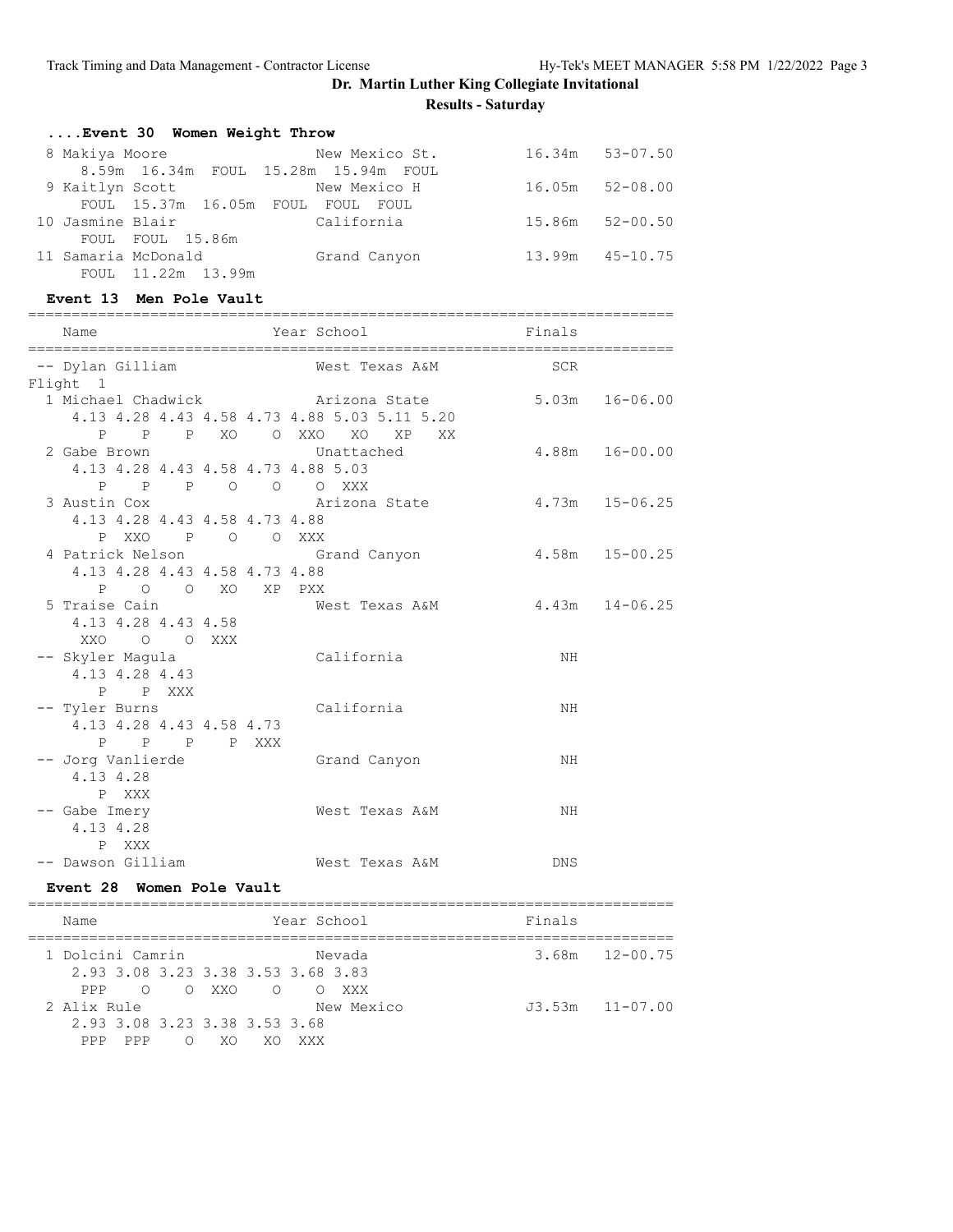| Event 28 Women Pole Vault                                    |                                  |                |                    |
|--------------------------------------------------------------|----------------------------------|----------------|--------------------|
| 3 Shayla Pederson<br>2.93 3.08 3.23 3.38<br>PPP O XO XXX     | Nevada                           |                | $3.23m$ $10-07.00$ |
| 4 Samantha Irwin<br>2.93 3.08 3.23<br>PPP OXXX               | Nevada                           |                | $3.08m$ $10-01.25$ |
| 4 Hannah Watson<br>2.93 3.08 3.23<br>PPP O XXX               | Nevada                           |                | $3.08m$ $10-01.25$ |
| 6 Paige Graham<br>2.93 3.08<br>O XXX                         | Eastern New Mexico 2.93m 9-07.25 |                |                    |
| 7 Jayna Lueders<br>2.93 3.08<br>XO XXX                       | West Texas A&M                   | J2.93m 9-07.25 |                    |
| -- Samantha Singer<br>2.93<br>XXX<br>Flight 2                | New Mexico                       | NH             |                    |
| 1 Kristen Masucci<br>3.53 3.68 3.83 3.98 4.03<br>P O O O XXX | Arizona State                    |                | $3.98m$ $13-00.75$ |
| 2 Amari Turner<br>3.53 3.68 3.83 3.98<br>$O$ $O$ $O$ $XXX$   | California                       |                | $3.83m$ $12-06.75$ |
| 3 Celina Johannsen<br>3.53 3.68 3.83 3.98<br>O O XXO XXX     | Utep                             |                | J3.83m 12-06.75    |
| 4 Kiara Quezada-Arzate<br>3.53 3.68 3.83<br>O XO XXX         | New Mexico                       |                | J3.68m 12-00.75    |
| 4 Sevanna Hanson<br>3.53 3.68 3.83<br>P XO XXX               | Arizona State                    |                | J3.68m 12-00.75    |
| 6 Victoria Villanueva<br>3.53 3.68 3.83<br>O XXO XXX         | New Mexico                       |                | J3.68m 12-00.75    |
| 6 Paris Bond<br>3.53 3.68 3.83<br>P XXO XXX                  | Arizona State                    |                | J3.68m 12-00.75    |
| 8 Paige Martin<br>3.53 3.68<br>O XXX                         | California                       | 3.53m          | $11 - 07.00$       |
| -- Madison Gawthrop<br>3.53<br><b>XXX</b>                    | Grand Canyon                     | NH             |                    |
| -- Hayley Rayburn<br>3.53 3.68<br>P XXX                      | Arizona State                    | NH             |                    |
| -- Alyson Schwartz<br>3.53 3.68 3.83<br>P P XXX              | Grand Canyon                     | NH             |                    |
| -- Amy Christensen                                           | San Francisco St.                | DNS            |                    |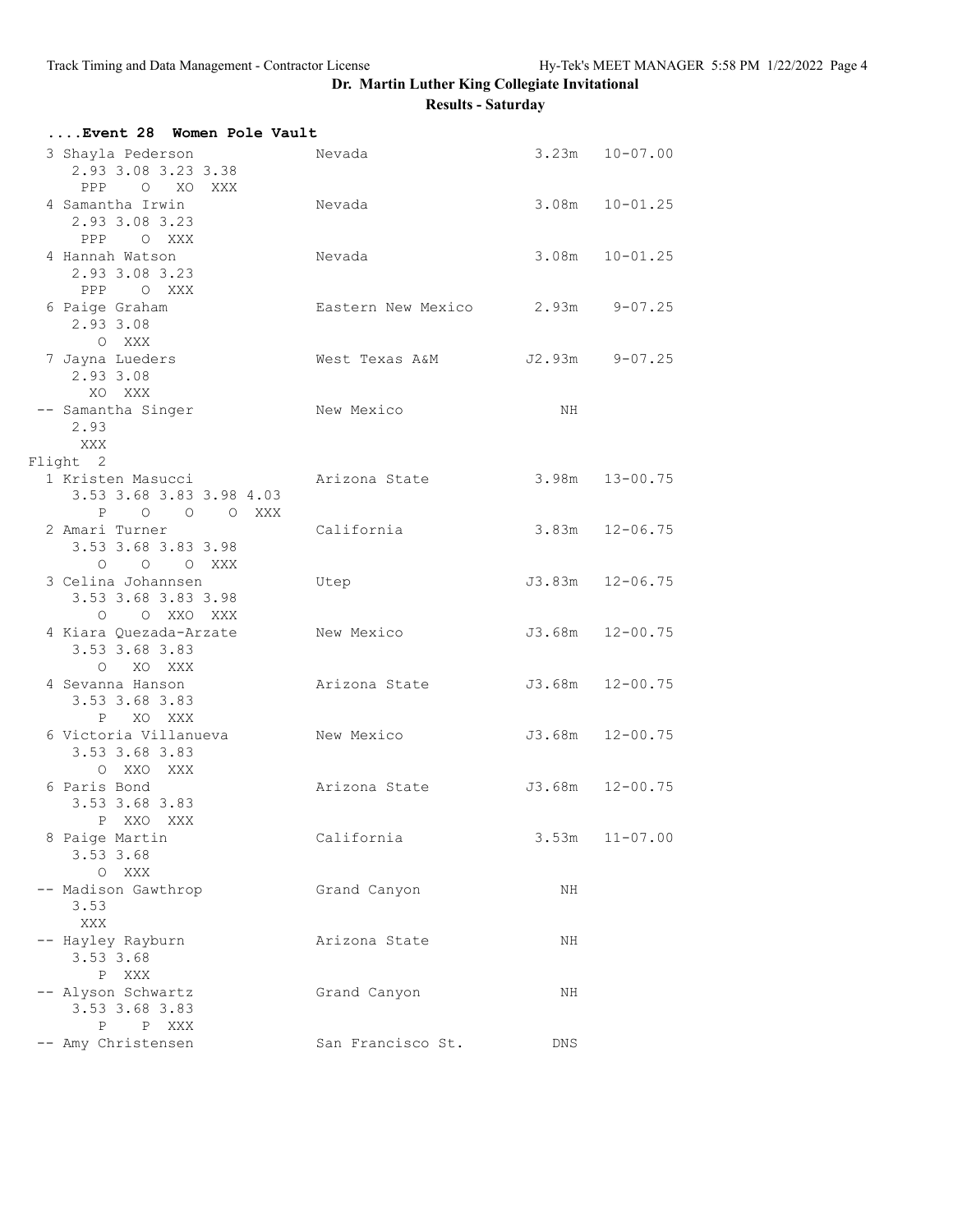# **Event 10 Men Long Jump**

| Name                                                   | Year School                  | Finals     |                    |
|--------------------------------------------------------|------------------------------|------------|--------------------|
| Flight 1                                               |                              |            |                    |
| 1 Camillo Dunninger<br>7.21m 6.99m FOUL                | New Mexico                   |            | $7.21m$ $23-08.00$ |
| 2 Darryl Thomas<br>6.76m 6.68m 6.82m                   | New Mexico                   | 6.82m      | $22 - 04.50$       |
| 3 Aidan Ouinn<br>FOUL FOUL 6.82m                       | New Mexico                   | J6.82m     | $22 - 04.50$       |
| 4 Camwrin Harris<br>FOUL 6.64m FOUL                    | Adams State                  | 6.64m      | $21 - 09.50$       |
| 5 Gerard Bryant<br>FOUL 6.61m 6.42m                    | West Texas A&M               | 6.61m      | $21 - 08.25$       |
| 6 Jalen Cadet<br>6.13m  6.43m  PASS                    | Utep                         | 6.43m      | $21 - 01.25$       |
| 7 Montez Wright<br>FOUL 6.31m 6.19m                    | New Mexico                   | 6.31m      | $20 - 08.50$       |
| 8 Hunter Warminski<br>5.98m 6.22m 6.02m                | West Texas A&M               | 6.22m      | $20 - 05.00$       |
| -- Patrick Nelson<br>-- Jorg Vanlierde                 | Grand Canyon<br>Grand Canyon | DNS<br>DNS |                    |
| -- Traise Cain                                         | West Texas A&M               | DNS        |                    |
| Flight 2                                               |                              |            |                    |
| 1 Mason Manqum<br>7.42m 7.08m 7.12m PASS PASS FOUL     | California                   |            | $7.42m$ $24-04.25$ |
| 2 Abraham Seaneke<br>FOUL 5.48m 7.41m FOUL FOUL FOUL   | Unattached                   | 7.41m      | $24 - 03.75$       |
| 3 Kamau Carlisle<br>7.20m FOUL 7.09m 7.17m 7.08m 7.31m | California                   | 7.31m      | $23 - 11.75$       |
| 4 Zach Beltz<br>7.14m FOUL 6.91m 6.93m FOUL 7.22m      | Unattached                   | 7.22m      | $23 - 08.25$       |
| 5 Cameron Van<br>7.15m FOUL 7.19m 6.83m FOUL 7.09m     | Koro                         | 7.19m      | $23 - 07.25$       |
| 6 Aidan Diggs<br>FOUL 7.01m 5.23m PASS PASS PASS       | Grand Canyon                 | 7.01m      | $23 - 00.00$       |
| 7 Ethan Harris<br>FOUL 6.93m 6.76m 6.55m PASS PASS     | Grand Canyon                 | 6.93m      | $22 - 09.00$       |
| 8 Austin Atencio<br>6.69m 6.46m 6.68m 4.40m FOUL FOUL  | Grand Canyon                 | 6.69m      | $21 - 11.50$       |
| -- Peniel Richard<br>FOUL FOUL FOUL                    | West Texas A&M               | FOUL       |                    |
| -- Terrel Johnson                                      | Csu-Pueblo                   | DNS        |                    |
| Event 12 Men High Jump                                 |                              |            |                    |

| Name           |             |   |         |                                    | Year School |     |                                                   |  |     | Finals |                   |
|----------------|-------------|---|---------|------------------------------------|-------------|-----|---------------------------------------------------|--|-----|--------|-------------------|
| Flight 1       |             |   |         |                                    |             |     |                                                   |  |     |        |                   |
| 1 Ethan Harris |             |   |         |                                    |             |     | Grand Canyon                                      |  |     |        | $2.24m$ $7-04.25$ |
|                |             |   |         |                                    |             |     | 1,92 1,97 2,02 2,07 2,11 2,15 2,18 2,21 2,24 2,27 |  |     |        |                   |
|                | PPP PPP PPP |   |         | OOXOXO                             |             |     | $\bigcirc$                                        |  | XXX |        |                   |
| 2 Jeremy Cody  |             |   |         |                                    |             |     | Arizona State                                     |  |     | 2.15m  | $7 - 00.50$       |
|                |             |   |         | 1.92 1.97 2.02 2.07 2.11 2.15 2.18 |             |     |                                                   |  |     |        |                   |
| PPP            | PPP         | Ω | $\circ$ | XO.                                |             | XXX |                                                   |  |     |        |                   |
|                |             |   |         |                                    |             |     |                                                   |  |     |        |                   |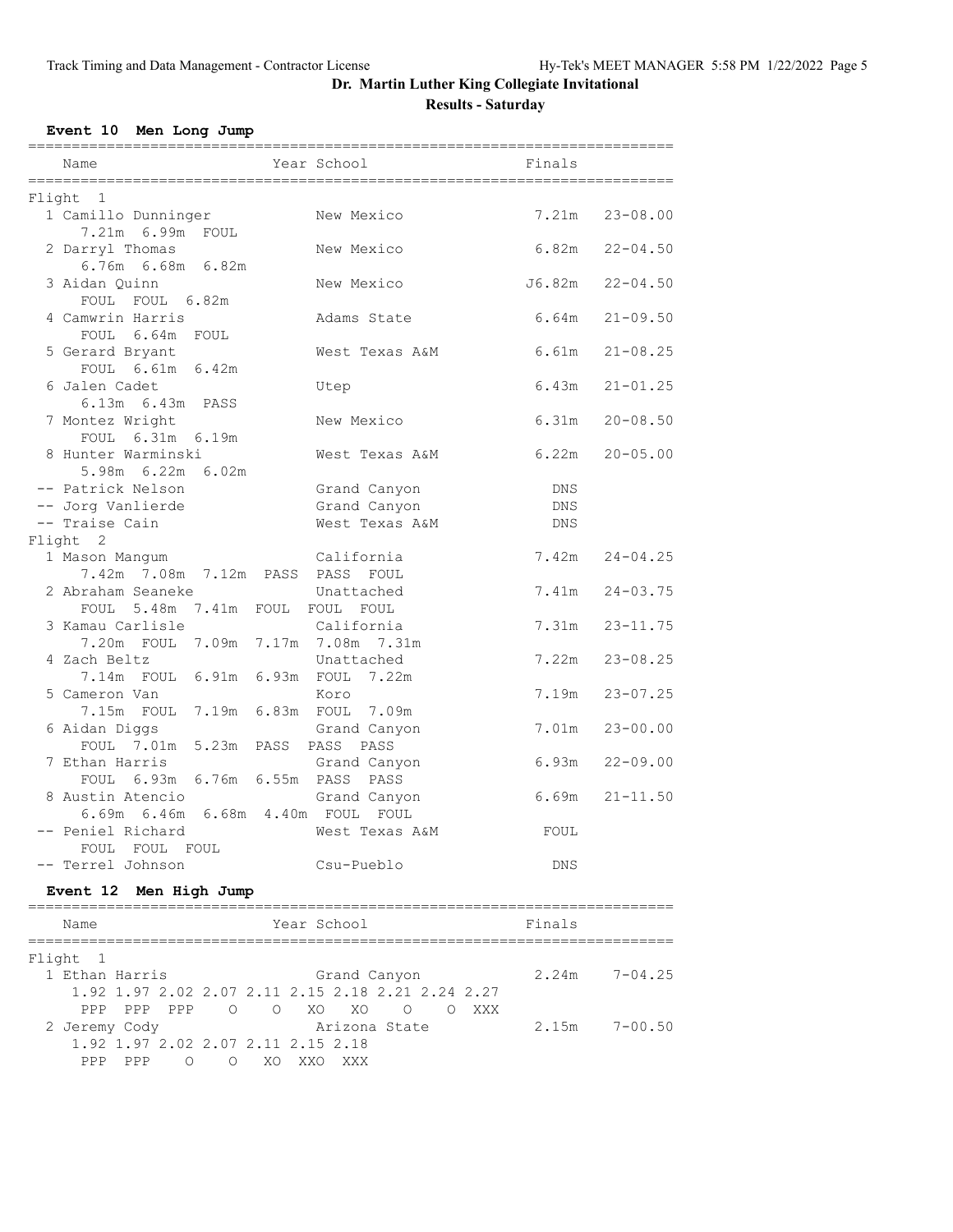| Event 12  Men High Jump                                            |                          |        |                    |
|--------------------------------------------------------------------|--------------------------|--------|--------------------|
| 3 Jakub Belik<br>1.92 1.97 2.02 2.07 2.11 2.15<br>PPP 0 0 0 XO XXX | Utep                     |        | $2.11m$ $6-11.00$  |
| 4 Jai Williams<br>1.92 1.97 2.02 2.07<br>PPP 0<br>O XXX            | California               |        | $2.02m$ $6-07.50$  |
| 5 Emilio Rios<br>1.92 1.97 2.02<br>PPP O XXX                       | Utep                     |        | $1.97m$ 6-05.50    |
| 6 Adam Giron<br>1.92 1.97 2.02<br>O XXO XXX                        | New Mexico               |        | $J1.97m$ 6-05.50   |
| 6 Riley Knott<br>1.92 1.97 2.02<br>O XXO XXX                       | California               |        | $J1.97m$ 6-05.50   |
| -- Zachary Porter<br>1.92<br>XXX                                   | Unat-New Mexico          | NH     |                    |
| -- Jordan Spencer<br>1.92<br>XXX                                   | Adams State              | NH     |                    |
| -- Terrel Johnson                                                  | Csu-Pueblo               | DNS    |                    |
| -- Seniru Amarasinghe                                              | West Texas A&M           | DNS    |                    |
| Event 25 Women Long Jump<br>.==============                        |                          |        |                    |
| Name                                                               | Year School              | Finals |                    |
|                                                                    |                          |        |                    |
| 1 Maria Piz Milani<br>5.45m FOUL FOUL                              | Nevada                   |        | $5.45m$ $17-10.75$ |
| 2 Reyna Johnson<br>5.33m 5.15m 5.21m                               | UC Irvine                | 5.33m  | $17 - 06.00$       |
| 3 Nyah Paulding<br>4.99m 5.08m 4.92m                               | San Francisco St.        | 5.08m  | $16 - 08.00$       |
| 4 Essence Jackson<br>4.68m FOUL 4.96m                              | San Francisco St. J4.96m |        | $16 - 03.25$       |
| 5 Kayla Rodriguez<br>4.78m  4.87m  4.71m                           | UC Irvine                | 4.87m  | $15 - 11.75$       |
| 6 Rebecca Schlenker<br>$4.78m$ $4.58m$ $4.67m$                     | West Texas A&M           | 4.78m  | $15 - 08.25$       |
| 7 Jazzlyn Matthews<br>4.63m  4.68m  FOUL                           | San Francisco St.        | 4.68m  | $15 - 04.25$       |
| 8 Madison Algarin                                                  | San Francisco St.        | 4.58m  | $15 - 00.50$       |
| FOUL 4.58m 4.37m<br>9 Ashanti Gaither                              | San Francisco St.        | 4.42m  | $14 - 06.00$       |
| FOUL 4.42m 4.17m<br>10 Shaelynne Smith                             | San Francisco St.        | 4.22m  | $13 - 10.25$       |
| FOUL 4.22m FOUL<br>-- Maya Aiyuk                                   | Nevada                   | DNS    |                    |
| Flight 2                                                           |                          |        |                    |
| 1 Rayven Nealey                                                    | Nevada                   | 5.44m  | $17 - 10.25$       |
| 5.40m 5.44m FOUL<br>2 Gabrielle Fraser<br>FOUL 5.16m 5.41m         | Nevada                   | 5.41m  | $17 - 09.00$       |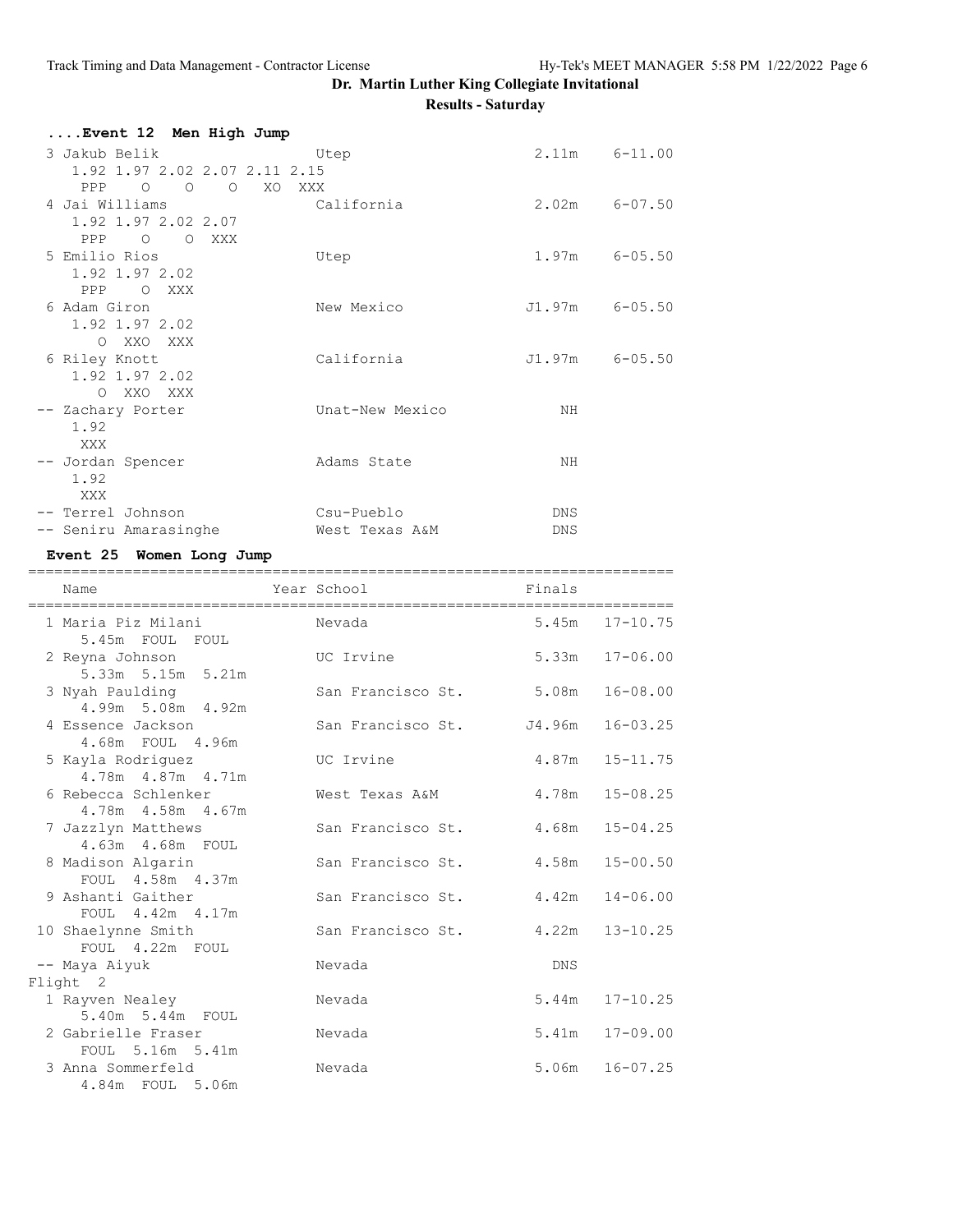| Event 25 Women Long Jump                               |                           |                    |                    |
|--------------------------------------------------------|---------------------------|--------------------|--------------------|
| 4 Kate Kadrmas                                         | Nevada                    |                    | $5.04m$ $16-06.50$ |
| 4.80m  4.98m  5.04m                                    |                           |                    |                    |
| 5 Natalie Lin                                          | Cal Poly Pomona           | 4.96m              | $16 - 03.25$       |
| 4.92m 4.96m 4.69m<br>6 Kelsey Ehinlaiye                | Cal Poly Pomona           | 4.95m              | $16 - 03.00$       |
| 4.95m  4.90m  4.86m                                    |                           |                    |                    |
| 7 Chaselyn Amos                                        | UC Irvine                 | 4.92m              | $16 - 01.75$       |
| 4.62m  4.56m  4.92m                                    |                           |                    |                    |
| 8 Caelyn Gomez                                         | Adams State               | 4.89m              | $16 - 00.50$       |
| 4.89m FOUL 4.54m                                       |                           |                    |                    |
| 9 Victoria Veserra<br>FOUL FOUL 4.68m                  | New Mexico St. J4.68m     |                    | $15 - 04.25$       |
| 10 Jenna Murray                                        | West Texas A&M            | 4.66m              | $15 - 03.50$       |
| FOUL FOUL 4.66m                                        |                           |                    |                    |
| 11 Dezirae Smith                                       | San Francisco St. 4.23m   |                    | $13 - 10.50$       |
| FOUL FOUL 4.23m                                        |                           |                    |                    |
| -- Imani Williams                                      | Cal Poly Pomona           | DNS                |                    |
| Flight 3<br>1 Nebtom N'Da                              |                           | 5.81m              | $19 - 00.75$       |
| 5.31m 5.81m FOUL 5.58m 5.45m FOUL                      | Grand Canyon              |                    |                    |
| 2 Busola Akinduro                                      | California                | 5.77m              | $18 - 11.25$       |
| FOUL 5.69m 5.77m PASS PASS PASS                        |                           |                    |                    |
| 3 Chisom Obioha                                        | New Mexico H              | J5.77m             | $18 - 11.25$       |
| FOUL 5.38m 5.77m PASS PASS PASS<br>4 Lauren Fowler     |                           |                    |                    |
| 5.25m 5.58m 5.29m                                      | New Mexico                | 5.58m              | $18 - 03.75$       |
| 5 Valissa Brown                                        | New Mexico St.            | 5.55m              | $18 - 02.50$       |
| FOUL 5.52m 5.55m                                       |                           |                    |                    |
| 6 Daniela Pesic                                        | West Texas A&M            | 5.49m              | $18 - 00.25$       |
| 5.36m 5.49m 5.42m                                      |                           |                    |                    |
| 7 Arianna Hayde<br>5.44m 5.28m 5.37m                   | Eastern New Mexico J5.44m |                    | $17 - 10.25$       |
| 8 Hanah Smrt                                           | Nevada                    | 5.43m              | $17 - 09.75$       |
| 4.18m 5.32m 5.43m                                      |                           |                    |                    |
| 9 Savannah Redmond                                     | Arizona State             | 5.36m              | $17 - 07.00$       |
| FOUL 5.36m 5.32m                                       |                           |                    |                    |
| -- Felicia Renelus<br>-- Sydney Reid                   | California<br>California  | DNS<br>DNS         |                    |
| Flight 4                                               |                           |                    |                    |
| 1 Aniella Delafosse                                    | Unattached                | 6.13m              | $20 - 01.50$       |
| 5.35m 5.77m 5.72m 5.99m 6.13m 5.69m                    |                           |                    |                    |
| 2 Aasha Marler                                         | Unat-New Mexico           | $6.12m$ $20-01.00$ |                    |
| 5.85m 6.03m FOUL 5.92m 6.12m FOUL<br>3 Ta'nalya Gordon | Arizona State             |                    |                    |
| 5.86m 6.12m 5.68m 5.86m 5.57m PASS                     |                           | J6.12m             | $20 - 01.00$       |
| 4 Jessica Barreira                                     | Scp/Elite Sp              | 6.04m              | $19 - 09.75$       |
| FOUL 6.03m FOUL 6.04m FOUL FOUL                        |                           |                    |                    |
| 5 Thea LaFond                                          | Adidas                    | 5.84m              | $19 - 02.00$       |
| 5.84m FOUL 5.76m PASS PASS PASS                        |                           |                    |                    |
| 6 Taryn Hankins<br>5.79m 5.37m 5.64m 5.69m 5.80m 5.76m | Arizona State             | 5.80m              | $19 - 00.50$       |
| 7 Miriam Zanovello                                     | West Texas A&M            | 5.73m              | $18 - 09.75$       |
| 5.57m 5.73m 5.60m                                      |                           |                    |                    |
| 8 Ijeoma Uche                                          | California                |                    | $5.68m$ $18-07.75$ |
| 5.53m 5.68m 5.38m                                      |                           |                    |                    |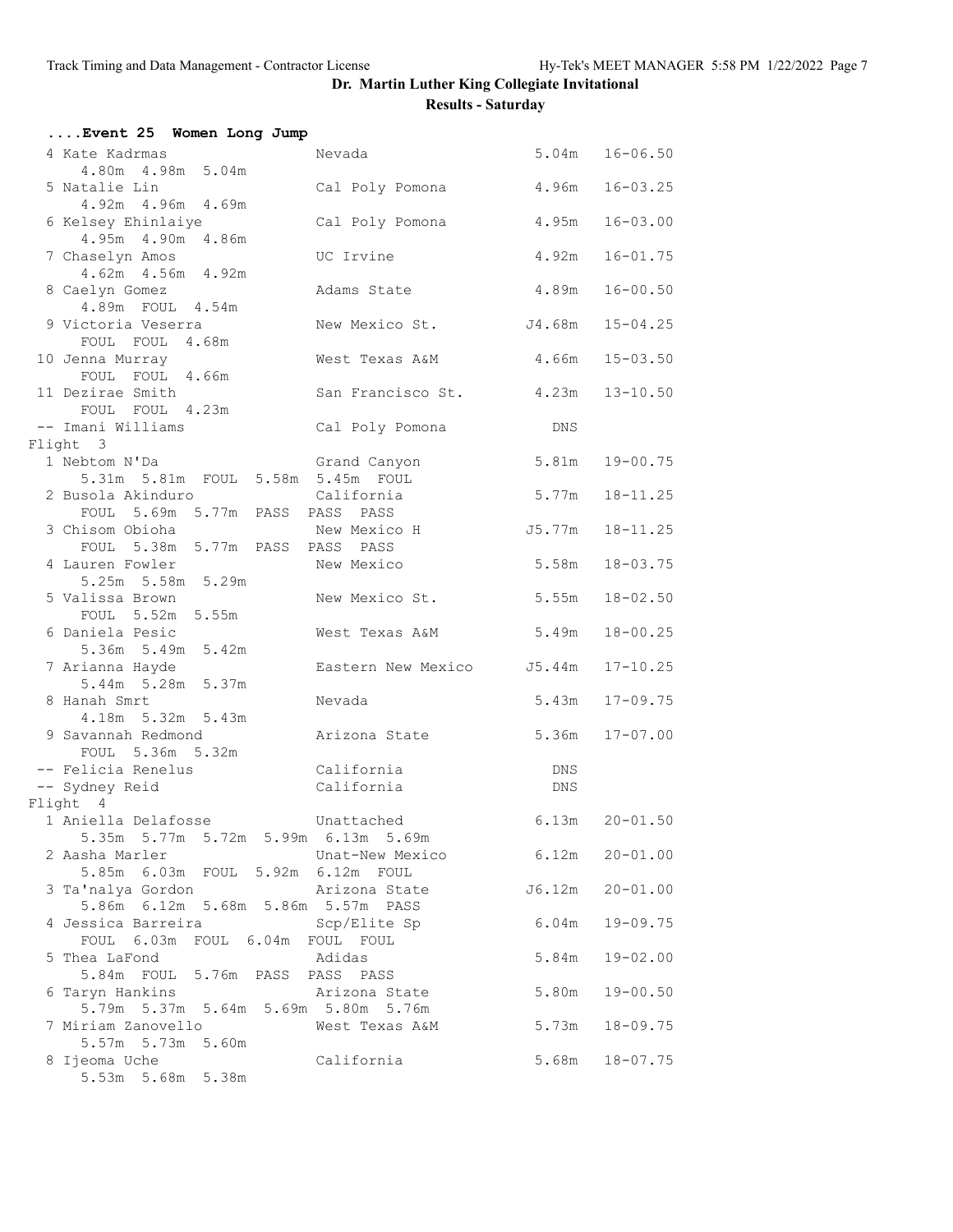| Event 25 Women Long Jump                                      |                |                          |                 |
|---------------------------------------------------------------|----------------|--------------------------|-----------------|
| 9 Asha Fletcher<br>5.07m FOUL 5.44m                           | California     | J5.44m 17-10.25          |                 |
| -- Taylor Nelloms                                             | West Texas A&M | DNS                      |                 |
| Event 15 Men Weight Throw                                     |                |                          |                 |
|                                                               |                |                          |                 |
| Name                                                          | Year School    | <b>Example 19</b> Finals |                 |
| Flight 1                                                      |                |                          |                 |
| 1 Moataz Hassan<br>FOUL FOUL 15.89m FOUL FOUL FOUL            | Grand Canyon   | 15.89m                   | $52 - 01.75$    |
| 2 Misael Ortiz<br>15.54m FOUL FOUL                            | Utep           | 15.54m                   | $51 - 00.00$    |
| 3 Deshon Toney<br>15.22m  14.89m  15.37m                      | Grand Canyon   | 15.37m                   | $50 - 05.25$    |
| 4 Benjamin Coronado<br>14.67m FOUL 14.80m                     | Utep           | 14.80m                   | $48 - 06.75$    |
| 5 Karsten Santaella<br>FOUL FOUL 14.60m                       | Grand Canyon   | 14.60m                   | $47 - 11.00$    |
| 6 Maxwel Myers<br>FOUL 14.18m FOUL                            | Grand Canyon   | 14.18m                   | $46 - 06.25$    |
| 7 Jon Tucker<br>12.82m 13.96m 13.79m                          | West Texas A&M | 13.96m                   | $45 - 09.75$    |
| 8 Jordan Larson<br>13.49m 13.00m 13.57m                       | Adams State    | 13.57m                   | $44 - 06.25$    |
| 9 Cameron McNeil<br>13.26m FOUL FOUL                          | Grand Canyon   | 13.26m                   | $43 - 06.00$    |
| -- Andrew Wells                                               | Grand Canyon   | <b>DNS</b>               |                 |
| Flight 2                                                      |                |                          |                 |
| 1 Israel Oloyede<br>22.44m FOUL 24.45m FOUL 23.31m FOUL       | Grand Canyon   | 24.45m                   | $80 - 02.75$    |
| 2 Aleks Hristov<br>17.97m FOUL FOUL 18.49m FOUL 18.72m        | Utep           | 18.72m                   | $61 - 05.00$    |
| 3 Jorden Okyere<br>FOUL 17.42m FOUL 16.37m 17.75m 18.69m      | Grand Canyon   | 18.69m                   | $61 - 04.00$    |
| 4 Ivar Moisander<br>18.45m  17.62m  17.40m  FOUL  FOUL  FOUL  | California     | 18.45m                   | $60 - 06.50$    |
| 5 Ray Dixon<br>17.27m  17.89m  17.75m  FOUL  FOUL  18.21m     | West Texas A&M | 18.21m                   | $59 - 09.00$    |
| 6 Michael Gupta<br>17.90m  16.66m  16.41m  15.78m  FOUL  FOUL | California     |                          | 17.90m 58-08.75 |
| 7 Justin Jenks<br>16.71m FOUL 17.53m FOUL FOUL FOUL           | Csu-Pueblo     | 17.53m                   | $57 - 06.25$    |
| 8 John Hochanadel<br>10.67m 15.59m FOUL FOUL FOUL FOUL        | Adams State    | 15.59m                   | $51 - 01.75$    |
| 9 Jake Porter<br>FOUL 14.09m FOUL                             | California     | 14.09m                   | $46 - 02.75$    |
| 10 Luke Holcombe<br>FOUL FOUL 12.61m                          | West Texas A&M | 12 <b>.</b> 61m          | $41 - 04.50$    |

#### **Event 11 Men Triple Jump**

| Name | Year School | Finals |
|------|-------------|--------|
|      |             |        |

Flight 1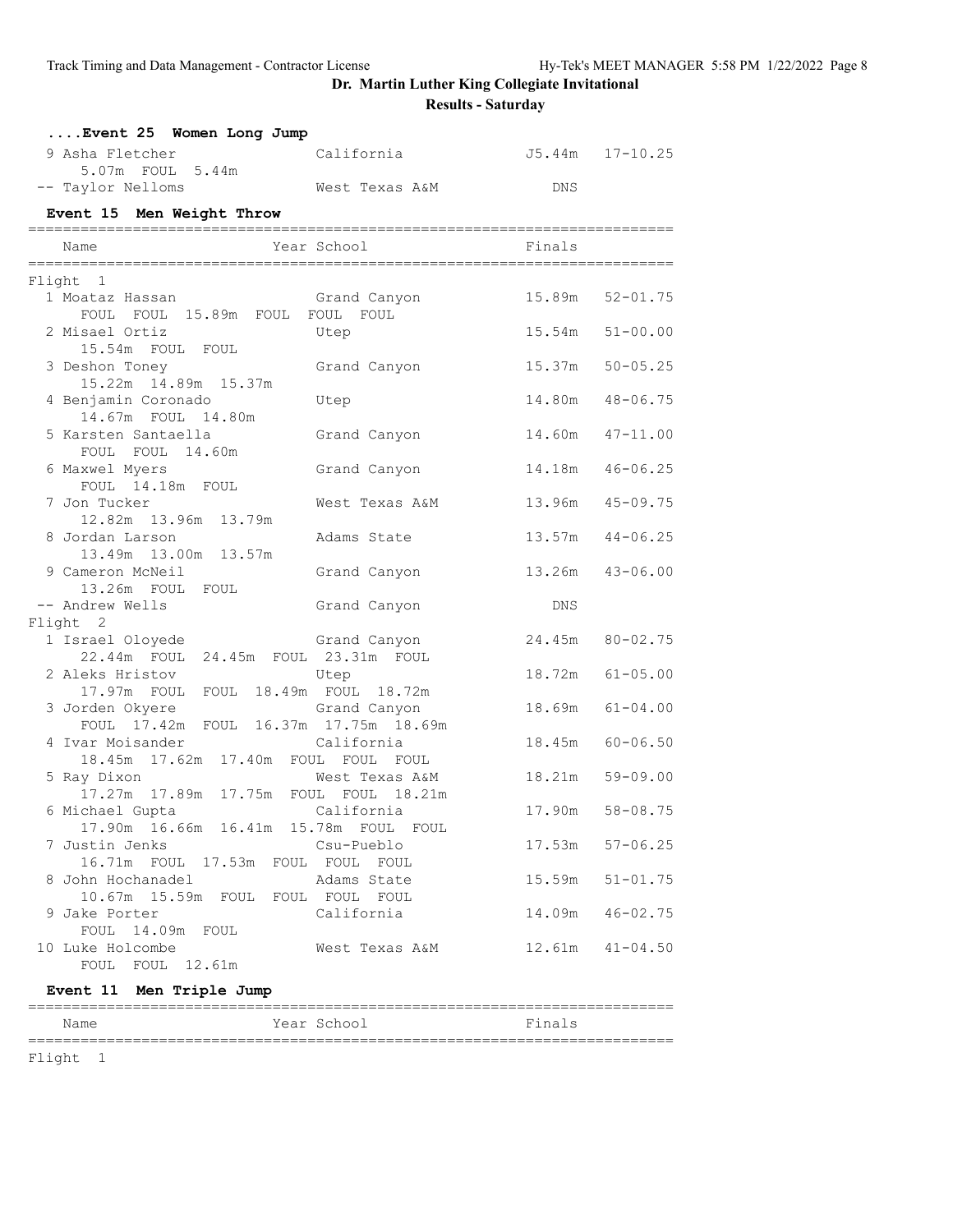|               | Event 11 Men Triple Jump |               |                     |
|---------------|--------------------------|---------------|---------------------|
| 1 Dvlan James |                          | Arizona State | $15.47m$ $50-09.25$ |

| $\perp$ <i>D</i> $\vee$ $\perp$ Gill $\cup$ Gillic $\cup$ | $111 + 11111$                                  | $1.111$ $1.11$      |
|-----------------------------------------------------------|------------------------------------------------|---------------------|
|                                                           | 15.14m  13.83m  15.28m  15.40m  15.47m  15.40m |                     |
| 2 Aidan Ouinn                                             | New Mexico                                     | 15.46m 50-08.75     |
|                                                           | 15.44m 15.46m FOUL 15.44m 15.13m 15.00m        |                     |
| 3 Peniel Richard                                          | West Texas A&M                                 | $15.13m$ $49-07.75$ |
|                                                           | FOUL FOUL FOUL 15.13m 14.91m FOUL              |                     |
| 4 Camwrin Harris                                          | Adams State                                    | $14.12m$ $46-04.00$ |
|                                                           | 13.59m 14.12m FOUL 13.52m PASS FOUL            |                     |

==========================================================================

#### **Event 14 Men Shot Put**

Name **School** Year School Finals ========================================================================== 1 Sam Dirkes Adams State 16.55m 54-03.75 16.55m 15.99m FOUL FOUL FOUL 15.83m 2 Justin Wirtz California 15.95m 52-04.00 FOUL 15.95m FOUL<br>ameron McNeil 3 Cameron McNeil Grand Canyon 15.68m 51-05.50 15.68m FOUL 15.14m 4 James Hochanadel Adams State 15.11m 49-07.00 15.11m 14.54m FOUL 5 Ray Dixon West Texas A&M 14.85m 48-08.75 14.85m FOUL FOUL 6 Maxwel Myers Grand Canyon 14.84m 48-08.25 FOUL FOUL 14.84m 7 Misael Ortiz Utep 14.65m 48-00.75 FOUL FOUL 14.65m 7 Luke Holcombe West Texas A&M 14.65m 48-00.75 14.65m FOUL FOUL 9 Camillo Dunninger New Mexico 13.52m 44-04.25 12.90m 13.52m 13.27m 10 Gerard Bryant West Texas A&M 12.55m 41-02.25 FOUL 12.55m FOUL 11 Julian Lockett<br>FOUL 12.21m FOUT Adams State 12.21m 40-00.75 FOUL 12.21m FOUL<br>-- John Hochanadel Adams State FOUL FOUL FOUL FOUL -- Jon Tucker Nest Texas A&M FOUL FOUL FOUL FOUL Flight 2 1 Josh Johnson California 19.58m 64-03.00 FOUL 16.10m 19.58m 18.84m 19.29m 19.49m 2 Nathaniel Miller Csu-Pueblo 19.36m 63-06.25 19.36m 18.51m FOUL 18.97m FOUL FOUL 3 Jeff Duensing California 19.18m 62-11.25 18.24m FOUL 18.96m 19.18m FOUL 18.68m 4 Justin Jenks Csu-Pueblo 18.51m 60-08.75 18.02m FOUL FOUL 17.10m 18.51m FOUL 5 Iffy Joyner California 18.28m 59-11.75 17.66m FOUL 16.81m 17.18m 18.28m 17.26m 6 Jake Porter California 16.99m 55-09.00 16.44m 16.89m 16.36m 16.39m 16.99m 16.89m 10.33m 10.03m 10.03m 10.03m 10.03m 10.03m 10.03m 10.03m 10.03m 16.87m 55-04.25<br>Grand Canyon 16.87m 55-04.25 16.87m FOUL FOUL 8 Moataz Hassan Grand Canyon 16.43m 53-11.00<br>8 Moataz Hassan Grand Canyon 16.43m 53-11.00 16.43m FOUL FOUL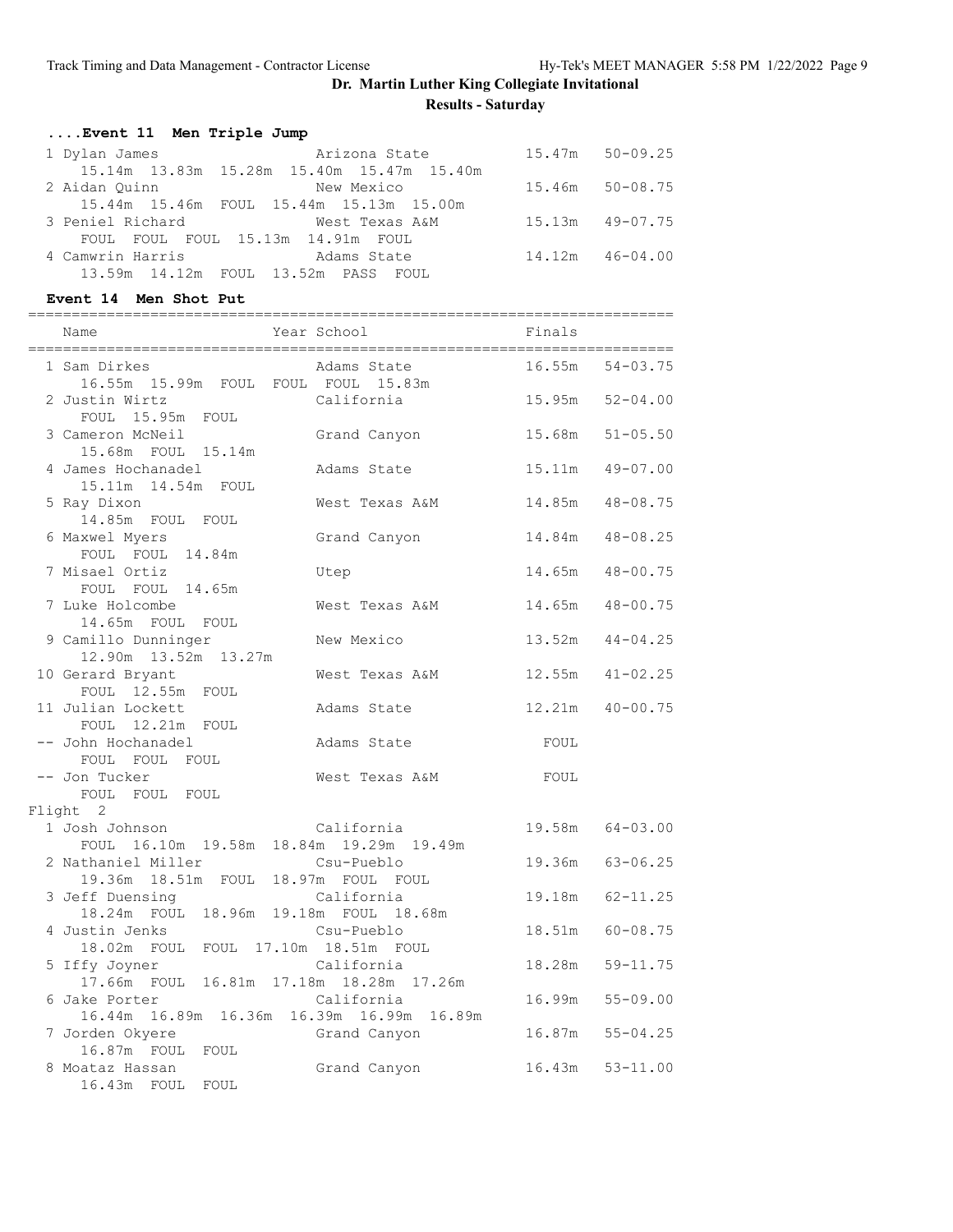| Event 14 Men Shot Put |              |        |              |
|-----------------------|--------------|--------|--------------|
| 9 Benjamin Coronado   | Utep         | 15.64m | 51-03.75     |
| 15.64m 15.56m FOUL    |              |        |              |
| 10 Deshon Toney       | Grand Canyon | 15.61m | $51 - 02.75$ |
| 15.61m FOUL 15.27m    |              |        |              |
| 11 Aleks Hristov      | Utep         | 15.07m | $49 - 05.50$ |
| 14.93m 15.07m 15.07m  |              |        |              |
| 12 Karsten Santaella  | Grand Canyon | 14.18m | $46 - 06.25$ |
| 14.18m FOUL<br>FOUL.  |              |        |              |

#### **Event 29 Women Shot Put**

| Name                                        | Year School        | ------------------------<br>Finals |                    |
|---------------------------------------------|--------------------|------------------------------------|--------------------|
| Flight 1                                    |                    |                                    |                    |
| 1 Karen Villa Medina<br>9.83m 10.13m 10.84m | Utep               | 10.84m                             | $35 - 06.75$       |
| 2 Tatiana Hall<br>7.24m 9.31m 9.80m         | Eastern New Mexico |                                    | $9.80m$ $32-02.00$ |
| 3 Chaselyn Amos<br>8.83m 9.35m 9.40m        | UC Irvine          | 9.40m                              | $30 - 10.25$       |
| 4 Elliot Harrison<br>9.11m 8.17m 8.42m      | West Texas A&M     | 9.11m                              | $29 - 10.75$       |
| 5 Kayla Rodriguez<br>9.01m 8.98m 8.70m      | UC Irvine          | 9.01m                              | $29 - 06.75$       |
| 6 Hanah Smrt<br>8.98m 8.68m 8.60m           | Nevada             | 8.98m                              | $29 - 05.50$       |
| 7 Shaelynne Smith<br>8.36m FOUL 8.95m       | San Francisco St.  | 8.95m                              | $29 - 04.50$       |
| 8 Emily Ho<br>8.59m 8.15m 8.76m             | New Mexico         | 8.76m                              | 28-09.00           |
| 9 Beatrice Armijo<br>7.65m 8.40m 8.26m      | New Mexico H       | 8.40m                              | $27 - 06.75$       |
| Flight 2                                    |                    |                                    |                    |
| 1 Keiana Turner<br>10.85m  12.49m  11.47m   | Cal Poly Pomona    | 12.49m                             | $40 - 11.75$       |
| 2 Demisha Price<br>11.46m  11.57m  12.24m   | Cal Poly Pomona    | 12.24m                             | $40 - 02.00$       |
| 3 Alyssa Walls<br>11.46m FOUL 11.82m        | Grand Canyon       |                                    | 11.82m 38-09.50    |
| 4 Makiya Moore<br>FOUL 11.55m FOUL          | New Mexico St.     | 11.55m                             | $37 - 10.75$       |
| 5 Samantha Cordier<br>11.53m 11.12m 11.24m  | Utep               | 11.53m                             | $37 - 10.00$       |
| 6 Nicola Ader<br>FOUL FOUL 11.24m           | Nevada             | 11.24m                             | $36 - 10.50$       |
| 7 Anna Sommerfeld<br>10.77m 11.06m 10.57m   | Nevada             | 11.06m                             | $36 - 03.50$       |
| 8 Ashley McBean<br>10.20m  10.32m<br>10.77m | Cal Poly Pomona    | 10.77m                             | $35 - 04.00$       |
| 9 Kate Kadrmas<br>10.01m  10.12m  10.56m    | Nevada             |                                    | 10.56m 34-07.75    |
| 10 Laiten Greeson<br>10.51m 9.67m 10.16m    | West Texas A&M     | 10.51m                             | $34 - 05.75$       |
| 11 Natalie Murillo<br>10.27m 10.46m 10.26m  | Utep               | 10.46m                             | $34 - 04.00$       |
| -- Virgina Tomon                            | Csu-Pueblo         | <b>DNS</b>                         |                    |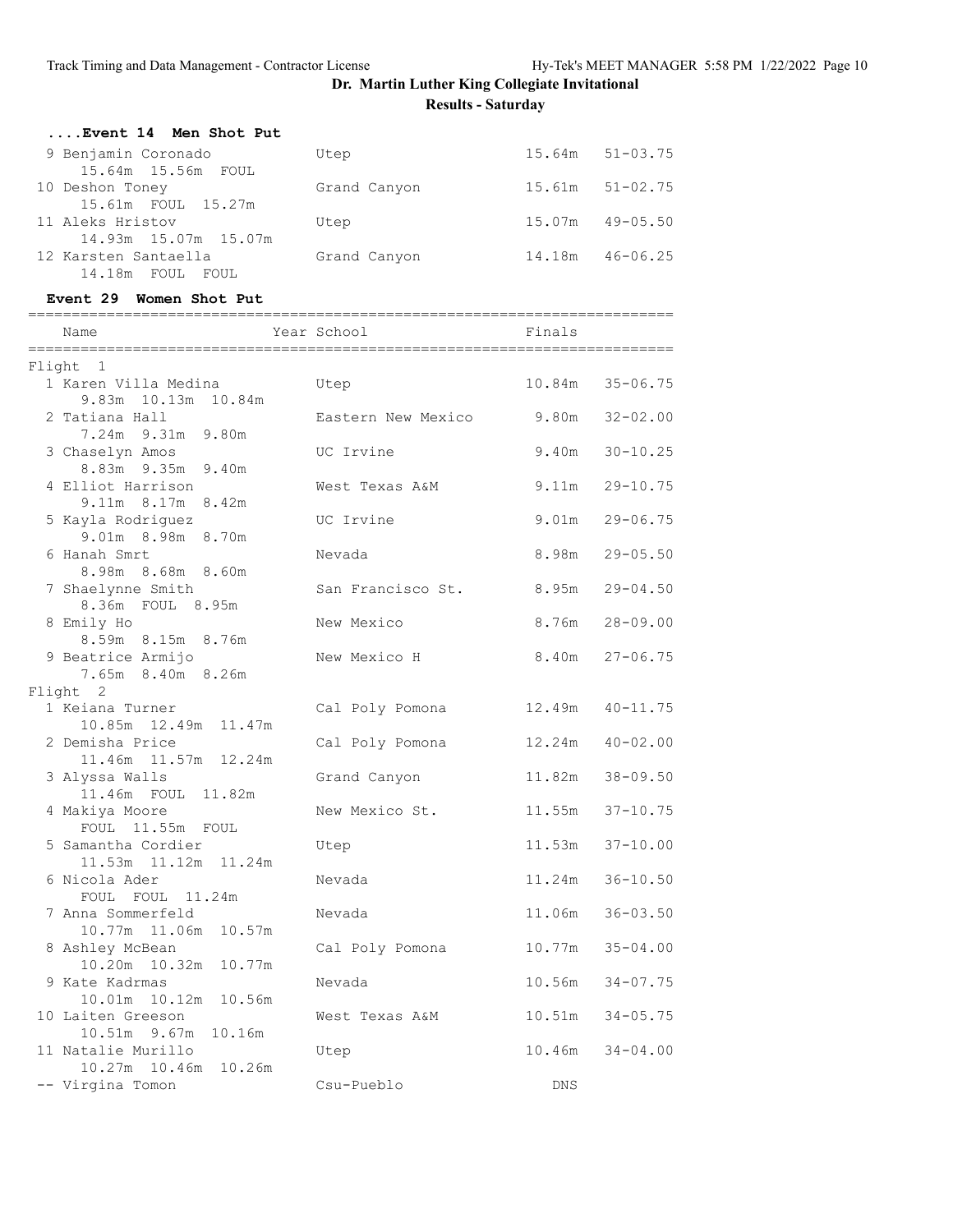| Event 29 Women Shot Put                                                   |                                    |                  |                     |
|---------------------------------------------------------------------------|------------------------------------|------------------|---------------------|
| -- Carly Drake                                                            | West Texas A&M DNS                 |                  |                     |
| Flight 3                                                                  |                                    |                  |                     |
| 1 Onome Ogbeni                                                            | Grand Canyon 14.79m 48-06.25       |                  |                     |
| 13.20m  14.79m  14.23m  FOUL  FOUL  FOUL                                  |                                    |                  |                     |
| 2 Jenna McKinley                           Csu-Pueblo                     |                                    | 14.60m  47-11.00 |                     |
| 13.96m  13.82m  14.13m  13.78m  FOUL  14.60m                              |                                    |                  |                     |
| 3 Katherine Higgins Csu-Pueblo<br>FOUL 13.53m 13.09m 13.05m 14.19m 14.50m |                                    |                  | 14.50m  47-07.00    |
|                                                                           |                                    |                  |                     |
| 4 Rebecca Green New Mexico St.                                            |                                    |                  | 14.23m  46-08.25    |
| 13.25m FOUL FOUL FOUL 14.23m 11.99m                                       |                                    |                  |                     |
| 5 Krishna Jayasankar             Utep                                     |                                    |                  | 14.01m  45-11.75    |
| FOUL 13.09m 13.47m 12.75m 14.01m FOUL                                     |                                    |                  |                     |
| 6 Sah-Jay Stevens 6 Utep                                                  |                                    |                  | 13.67m  44-10.25    |
| 13.52m  13.67m  13.28m  FOUL  13.23m  13.40m                              |                                    |                  |                     |
| 7 Samaria McDonald                 Grand Canyon                           |                                    |                  | $12.99m$ $42-07.50$ |
| FOUL FOUL 12.99m FOUL FOUL FOUL                                           |                                    |                  |                     |
| 8 Heather Graham Csu-Pueblo                                               |                                    |                  | $12.94m$ $42-05.50$ |
| 11.95m  12.80m  12.50m  12.94m  12.74m  12.84m                            |                                    |                  |                     |
| 9 Alissa Martinez             New Mexico H                                |                                    |                  | $12.57m$ $41-03.00$ |
| 12.08m  11.85m  12.57m  PASS  11.23m  12.18m                              |                                    |                  |                     |
| 10 Deandra Tyler UC Irvine<br>11.46m  12.09m  FOUL                        |                                    |                  | 12.09m 39-08.00     |
| 11 Tamia Smith                                                            | Eastern New Mexico 11.95m 39-02.50 |                  |                     |
| 11.84m 11.95m FOUL                                                        |                                    |                  |                     |
| 12 Lizbeth Fierro                                                         | Utep                               |                  | 11.25m 36-11.00     |
| FOUL 11.25m 11.05m                                                        |                                    |                  |                     |
| -- Ana Tovi                                                               |                                    |                  |                     |
| FOUL FOUL FOUL                                                            |                                    |                  |                     |
|                                                                           |                                    |                  |                     |

### **Event 26 Women Triple Jump**

| Name                                         | Year School       | Finals |                     |
|----------------------------------------------|-------------------|--------|---------------------|
| Flight 1                                     |                   |        |                     |
| 1 Maria Piz Milani           Nevada          |                   |        | 12.06m 39-07.00     |
| 11.89m  12.06m  11.95m  11.93m  FOUL  11.71m |                   |        |                     |
| 2 Natalie Lin                                | Cal Poly Pomona   |        | 11.31m 37-01.25     |
| 11.31m FOUL FOUL                             |                   |        |                     |
| 3 Maya Aiyuk                                 | Nevada            | 11.05m | $36 - 03.00$        |
| FOUL FOUL 11.05m                             |                   |        |                     |
| 4 Jazzlyn Matthews                           | San Francisco St. |        | $10.59m$ $34-09.00$ |
| 10.43m 10.59m 10.29m                         |                   |        |                     |
| 5 Essence Jackson                            | San Francisco St. |        | $10.36m$ $34-00.00$ |
| 10.13m FOUL 10.36m                           |                   |        |                     |
| 6 Dami Oyatayo                               | San Francisco St. |        | 10.10m 33-01.75     |
| FOUL FOUL 10.10m                             |                   |        |                     |
| -- Citlali Pichardo                          | UC Irvine         | FOUL   |                     |
| FOUL FOUL FOUL                               |                   |        |                     |
| -- Ashanti Gaither                           | San Francisco St. | DNS    |                     |
| -- Kaelyn Fenstermacher                      | New Mexico St.    | DNS    |                     |
| Flight 2                                     |                   |        |                     |
| 1 Taryn Burkett                              | Grand Canyon      |        | $12.42m$ $40-09.00$ |
| FOUL 12.09m 11.92m FOUL 12.42m FOUL          |                   |        |                     |
| 2 Jazmine Scott                              | Grand Canyon      |        | 11.68m 38-04.00     |
| 11.42m FOUL 11.68m                           |                   |        |                     |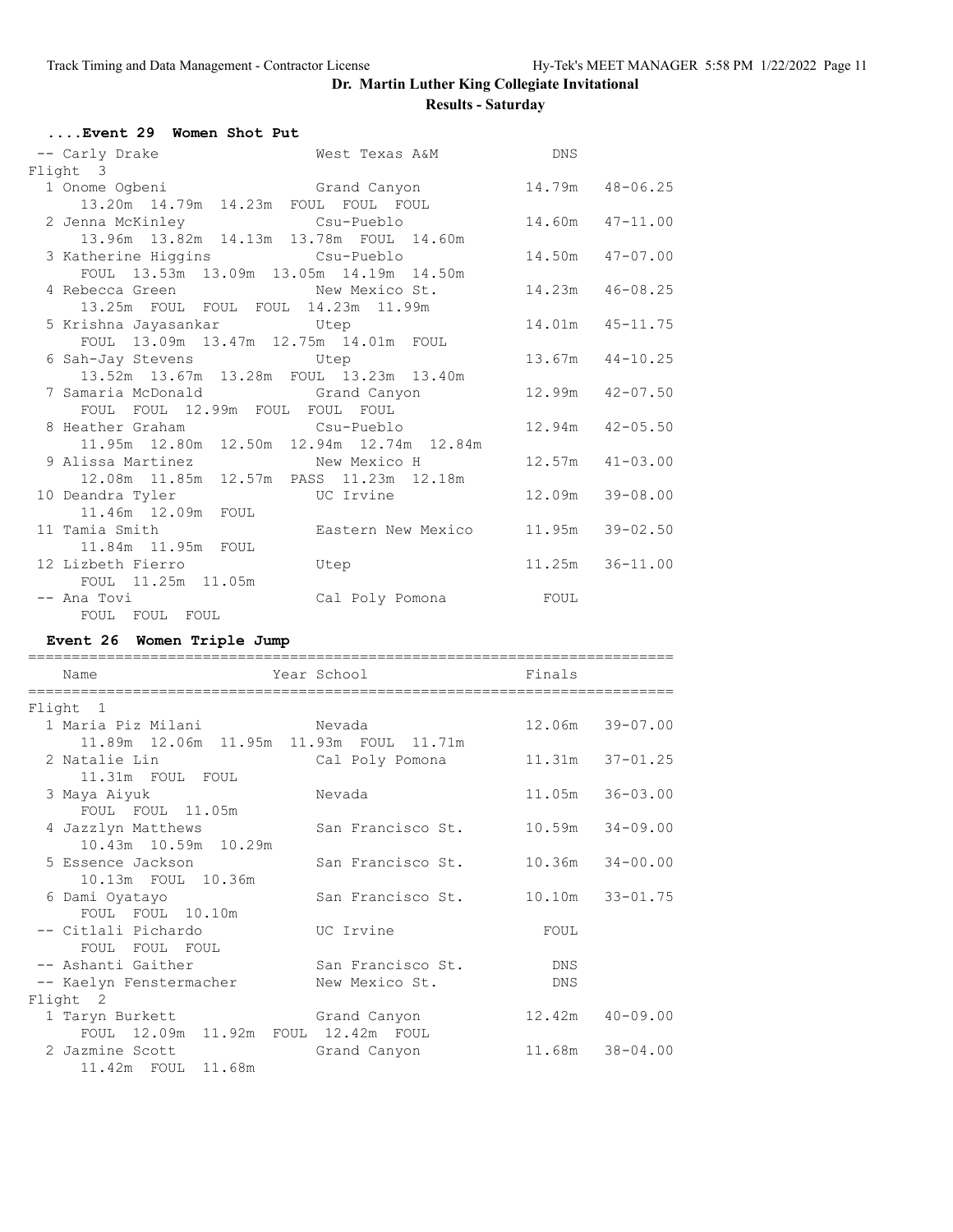|                       | Nevada                                                                                                                                                                                                                                                                                                                                                                                                                                                                                                                          |                                                                                                                                                                                                                                                                                                                                                                                                                                                                                   | 11.64m 38-02.25                                                                                                                                                                                                                                                                 |
|-----------------------|---------------------------------------------------------------------------------------------------------------------------------------------------------------------------------------------------------------------------------------------------------------------------------------------------------------------------------------------------------------------------------------------------------------------------------------------------------------------------------------------------------------------------------|-----------------------------------------------------------------------------------------------------------------------------------------------------------------------------------------------------------------------------------------------------------------------------------------------------------------------------------------------------------------------------------------------------------------------------------------------------------------------------------|---------------------------------------------------------------------------------------------------------------------------------------------------------------------------------------------------------------------------------------------------------------------------------|
| FOUL FOUL 11.64m      |                                                                                                                                                                                                                                                                                                                                                                                                                                                                                                                                 |                                                                                                                                                                                                                                                                                                                                                                                                                                                                                   |                                                                                                                                                                                                                                                                                 |
|                       |                                                                                                                                                                                                                                                                                                                                                                                                                                                                                                                                 |                                                                                                                                                                                                                                                                                                                                                                                                                                                                                   | 11.54m 37-10.50                                                                                                                                                                                                                                                                 |
| FOUL 11.54m<br>11.46m |                                                                                                                                                                                                                                                                                                                                                                                                                                                                                                                                 |                                                                                                                                                                                                                                                                                                                                                                                                                                                                                   |                                                                                                                                                                                                                                                                                 |
|                       | New Mexico                                                                                                                                                                                                                                                                                                                                                                                                                                                                                                                      |                                                                                                                                                                                                                                                                                                                                                                                                                                                                                   | 11.46m 37-07.25                                                                                                                                                                                                                                                                 |
|                       |                                                                                                                                                                                                                                                                                                                                                                                                                                                                                                                                 |                                                                                                                                                                                                                                                                                                                                                                                                                                                                                   |                                                                                                                                                                                                                                                                                 |
|                       |                                                                                                                                                                                                                                                                                                                                                                                                                                                                                                                                 |                                                                                                                                                                                                                                                                                                                                                                                                                                                                                   | $36 - 06.25$                                                                                                                                                                                                                                                                    |
|                       |                                                                                                                                                                                                                                                                                                                                                                                                                                                                                                                                 |                                                                                                                                                                                                                                                                                                                                                                                                                                                                                   |                                                                                                                                                                                                                                                                                 |
|                       |                                                                                                                                                                                                                                                                                                                                                                                                                                                                                                                                 |                                                                                                                                                                                                                                                                                                                                                                                                                                                                                   |                                                                                                                                                                                                                                                                                 |
|                       |                                                                                                                                                                                                                                                                                                                                                                                                                                                                                                                                 |                                                                                                                                                                                                                                                                                                                                                                                                                                                                                   |                                                                                                                                                                                                                                                                                 |
|                       |                                                                                                                                                                                                                                                                                                                                                                                                                                                                                                                                 |                                                                                                                                                                                                                                                                                                                                                                                                                                                                                   |                                                                                                                                                                                                                                                                                 |
|                       |                                                                                                                                                                                                                                                                                                                                                                                                                                                                                                                                 |                                                                                                                                                                                                                                                                                                                                                                                                                                                                                   |                                                                                                                                                                                                                                                                                 |
|                       |                                                                                                                                                                                                                                                                                                                                                                                                                                                                                                                                 |                                                                                                                                                                                                                                                                                                                                                                                                                                                                                   |                                                                                                                                                                                                                                                                                 |
|                       |                                                                                                                                                                                                                                                                                                                                                                                                                                                                                                                                 |                                                                                                                                                                                                                                                                                                                                                                                                                                                                                   |                                                                                                                                                                                                                                                                                 |
|                       |                                                                                                                                                                                                                                                                                                                                                                                                                                                                                                                                 |                                                                                                                                                                                                                                                                                                                                                                                                                                                                                   |                                                                                                                                                                                                                                                                                 |
|                       |                                                                                                                                                                                                                                                                                                                                                                                                                                                                                                                                 |                                                                                                                                                                                                                                                                                                                                                                                                                                                                                   |                                                                                                                                                                                                                                                                                 |
|                       |                                                                                                                                                                                                                                                                                                                                                                                                                                                                                                                                 |                                                                                                                                                                                                                                                                                                                                                                                                                                                                                   | 14.62m  47-11.75                                                                                                                                                                                                                                                                |
|                       |                                                                                                                                                                                                                                                                                                                                                                                                                                                                                                                                 |                                                                                                                                                                                                                                                                                                                                                                                                                                                                                   |                                                                                                                                                                                                                                                                                 |
|                       | Unattached                                                                                                                                                                                                                                                                                                                                                                                                                                                                                                                      |                                                                                                                                                                                                                                                                                                                                                                                                                                                                                   | $12.73m$ $41-09.25$                                                                                                                                                                                                                                                             |
|                       |                                                                                                                                                                                                                                                                                                                                                                                                                                                                                                                                 |                                                                                                                                                                                                                                                                                                                                                                                                                                                                                   |                                                                                                                                                                                                                                                                                 |
|                       | California                                                                                                                                                                                                                                                                                                                                                                                                                                                                                                                      |                                                                                                                                                                                                                                                                                                                                                                                                                                                                                   | $12.56m$ $41-02.50$                                                                                                                                                                                                                                                             |
|                       |                                                                                                                                                                                                                                                                                                                                                                                                                                                                                                                                 |                                                                                                                                                                                                                                                                                                                                                                                                                                                                                   |                                                                                                                                                                                                                                                                                 |
|                       |                                                                                                                                                                                                                                                                                                                                                                                                                                                                                                                                 |                                                                                                                                                                                                                                                                                                                                                                                                                                                                                   |                                                                                                                                                                                                                                                                                 |
|                       |                                                                                                                                                                                                                                                                                                                                                                                                                                                                                                                                 |                                                                                                                                                                                                                                                                                                                                                                                                                                                                                   |                                                                                                                                                                                                                                                                                 |
|                       |                                                                                                                                                                                                                                                                                                                                                                                                                                                                                                                                 |                                                                                                                                                                                                                                                                                                                                                                                                                                                                                   |                                                                                                                                                                                                                                                                                 |
|                       |                                                                                                                                                                                                                                                                                                                                                                                                                                                                                                                                 |                                                                                                                                                                                                                                                                                                                                                                                                                                                                                   |                                                                                                                                                                                                                                                                                 |
|                       |                                                                                                                                                                                                                                                                                                                                                                                                                                                                                                                                 |                                                                                                                                                                                                                                                                                                                                                                                                                                                                                   |                                                                                                                                                                                                                                                                                 |
|                       |                                                                                                                                                                                                                                                                                                                                                                                                                                                                                                                                 |                                                                                                                                                                                                                                                                                                                                                                                                                                                                                   |                                                                                                                                                                                                                                                                                 |
|                       |                                                                                                                                                                                                                                                                                                                                                                                                                                                                                                                                 |                                                                                                                                                                                                                                                                                                                                                                                                                                                                                   |                                                                                                                                                                                                                                                                                 |
|                       |                                                                                                                                                                                                                                                                                                                                                                                                                                                                                                                                 |                                                                                                                                                                                                                                                                                                                                                                                                                                                                                   |                                                                                                                                                                                                                                                                                 |
| FOUL 12.01m 11.86m    |                                                                                                                                                                                                                                                                                                                                                                                                                                                                                                                                 |                                                                                                                                                                                                                                                                                                                                                                                                                                                                                   |                                                                                                                                                                                                                                                                                 |
|                       | Nevada                                                                                                                                                                                                                                                                                                                                                                                                                                                                                                                          |                                                                                                                                                                                                                                                                                                                                                                                                                                                                                   | 11.92m 39-01.25                                                                                                                                                                                                                                                                 |
| 11.92m  11.82m  FOUL  |                                                                                                                                                                                                                                                                                                                                                                                                                                                                                                                                 |                                                                                                                                                                                                                                                                                                                                                                                                                                                                                   |                                                                                                                                                                                                                                                                                 |
|                       |                                                                                                                                                                                                                                                                                                                                                                                                                                                                                                                                 | <b>DNS</b>                                                                                                                                                                                                                                                                                                                                                                                                                                                                        |                                                                                                                                                                                                                                                                                 |
|                       | 3 Gabrielle Fraser<br>4 Stefani Vasileva<br>5 Mikyla Harkley<br>11.46m FOUL 11.15m<br>6 Marthe Roee<br>FOUL 11.10m 11.13m<br>7 Dezirae Smith<br>10.81m  10.97m  10.89m<br>8 Hayden Colfax<br>10.77m  10.90m  10.96m<br>9 Nyah Paulding<br>10.83m  10.76m  FOUL<br>-- Hekla Magnusdottir<br>FOUL FOUL FOUL<br>Flight 3<br>1 Thea LaFond<br>2 Aniella Delafosse<br>3 Asha Fletcher<br>4 Christina Warren<br>5 Sydnee Larkin<br>6 Felicia Renelus<br>7 Busola Akinduro<br>8 Jade DeSouza<br>9 Rayven Nealey<br>-- Domonique Panton | Event 26 Women Triple Jump<br>New Mexico<br>Williams<br>Adidas<br>13.61m  14.35m  13.98m  FOUL  13.64m  14.62m<br>12.62m  12.70m  12.73m  12.66m  12.18m  12.52m<br>12.03m  12.13m  12.16m  12.24m  12.22m  12.56m<br>Arizona State<br>12.24m  12.18m  12.29m  FOUL  12.34m  12.49m<br>Arizona State<br>12.15m FOUL 12.41m FOUL 12.29m FOUL<br>California<br>12.15m  12.36m  12.02m  FOUL  12.36m  11.97m<br>California<br>11.67m  11.92m  12.17m  FOUL  PASS  PASS<br>Unattached | West Texas A&M<br>11.13m<br>10.97m 36-00.00<br>San Francisco St.<br>$10.96m$ $35-11.50$<br>$10.83m$ $35-06.50$<br>San Francisco St.<br>West Texas A&M FOUL<br>12.49m  40-11.75<br>12.41m  40-08.75<br>12.36m  40-06.75<br>12.17m 39-11.25<br>12.01m 39-05.00<br>Cal Poly Pomona |

#### **Event 8 Men 3000 Meter Run**

| Name                   |                    | Finals      |
|------------------------|--------------------|-------------|
| -- Nehemiah Cionelo    | New Mexico         | <b>SCR</b>  |
| -- Awet Yohannes       | New Mexico         | <b>SCR</b>  |
| Section 1              |                    |             |
| 1 Victor Kibiego       | Utep               | 8:25.71     |
| 2 Isaiah Rodarte       | Adams State        | 8:26.20     |
| 3 Jacob Lewis          | Grand Canyon       | 8:28.99     |
| 4 Allen Sumrall        | Railroad Athletics | 8:32.04     |
| 5 Blake Bennett        | Grand Canyon       | 8:32.57     |
| Innocent Murwanashyaka | West Texas A&M     | 8:33.08     |
| 7 Harry Louradour      | West Texas A&M     | 8:38.40     |
| 8 Braedon Palmer       | Grand Canyon       | 8:38.45     |
| 9 Joseph Skoog         | Grand Canyon       | 8:44.86     |
| 10 Robert Baraldi      | Unattached         | 8:48.34     |
| 11 Ritchie Roberds     | Csu-Pueblo         | 9:06.72     |
|                        |                    | Year School |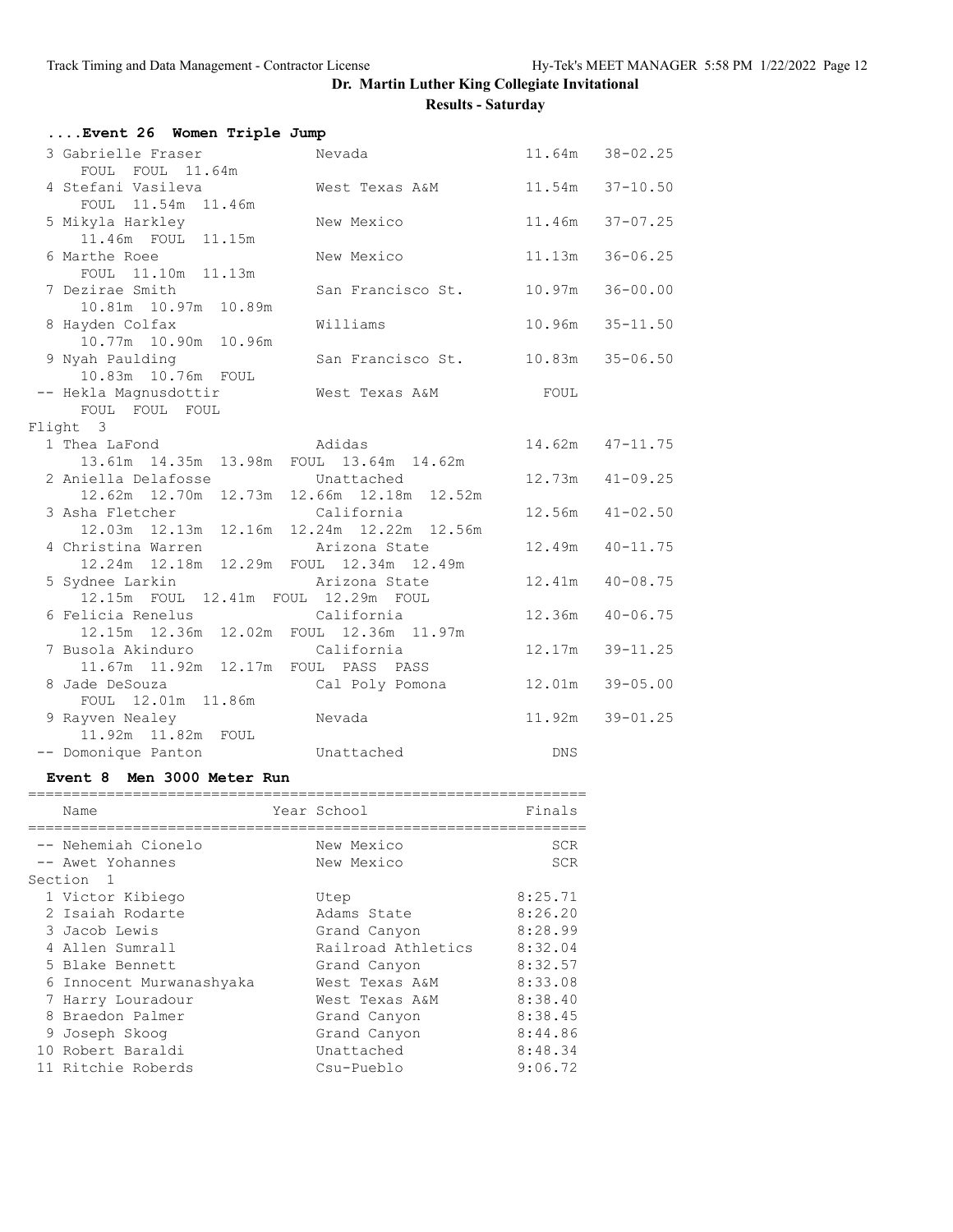### **....Event 8 Men 3000 Meter Run**

| 12 Kelvin Kipkemboi   | Eastern New Mexico | 9:07.71    |
|-----------------------|--------------------|------------|
| 13 Kaleb Beloy        | Csu-Pueblo         | 9:08.33    |
| 14 Noah Bundrock      | West Texas A&M     | 9:11.06    |
| 15 Jacob Wheat        | Adams State        | 9:14.87    |
| 16 Jarred Baca        | Trinidad State     | 9:16.40    |
| 17 Tyrell Natewa      | Unattached         | 9:59.72    |
| -- Harrison Smith III | New Mexico         | <b>DNF</b> |
| -- Landon Rast        | Grand Canyon       | DNF        |
| -- Awet Beraki        | Adams State        | <b>DNS</b> |
| -- Cannon Angotti     | Grand Canyon       | <b>DNS</b> |
| -- Rodgers Korir      | Utep               | <b>DNS</b> |
| -- Aron Orar          | Adams State        | <b>DNS</b> |

#### **Event 23 Women 3000 Meter Run**

| Name                        | Year School        | Finals     |
|-----------------------------|--------------------|------------|
| -- Annelies Ondersma        | Pepperdine         | SCR        |
| -- Skyler Danley            | Pepperdine         | <b>SCR</b> |
| -- McKenna Paulson          | UC Irvine          | <b>SCR</b> |
| -- Skylar Davis             | Pepperdine         | <b>SCR</b> |
| -- Ashley Lagat             | Trinidad State     | <b>SCR</b> |
| -- Ashley Eden Mittelsdorf  | Pepperdine         | <b>SCR</b> |
| -- Megan La Camera          | Pepperdine         | <b>SCR</b> |
| Section 1                   |                    |            |
| 1 Hannah Miller             | Unat-New Mexico    | 9:30.90    |
| 2 Franziska Althaus         | Adams State        | 9:55.84    |
| 3 Morgan Hykes              | Adams State        | 9:59.76    |
| 4 Emily Schoellkopf         | Adams State        | 10:12.62   |
| 5 Claire Pauley             | Csu-Pueblo         | 10:14.01   |
| 6 Ruth Jerubet              | Utep               | 10:27.82   |
| 7 Alexis Melendrez          | Nevada             | 10:33.07   |
| 8 Reina Paredes             | Adams State        | 10:34.40   |
| 9 Kate Rye                  | Nevada             | 10:36.33   |
| 10 Amalia Dorion            | Adams State        | 10:38.13   |
| 11 Jasper Fievet            | Nevada             | 10:41.18   |
| 12 Halle Jenkins            | Grand Canyon       | 10:43.88   |
| 13 Kalia Pfeffer            | Nevada             | 10:51.83   |
| 14 Marena Middleton         | Nevada             | 10:53.54   |
| 15 Aminata Kenyawani        | Eastern New Mexico | 11:03.44   |
| 16 Marta Pascoa             | Eastern New Mexico | 11:05.46   |
| 17 Joan Kimaiyo             | Utep               | 11:09.07   |
| 18 Vanessa Dominguez        | Trinidad State     | 11:45.18   |
| 19 Jewels Leslie            | New Mexico H       | 11:52.54   |
| 20 Mia Vigil                | New Mexico H       | 12:23.37   |
| -- Semira Mebrahtu Firezghi | New Mexico         | <b>DNS</b> |
| -- Tierney Wolfgram         | Nevada             | <b>DNS</b> |
| -- Paige Morales            | Adams State        | DNS        |
| -- Kendall Drisko           | Grand Canyon       | <b>DNS</b> |
| -- Hana Hall                | Grand Canyon       | <b>DNS</b> |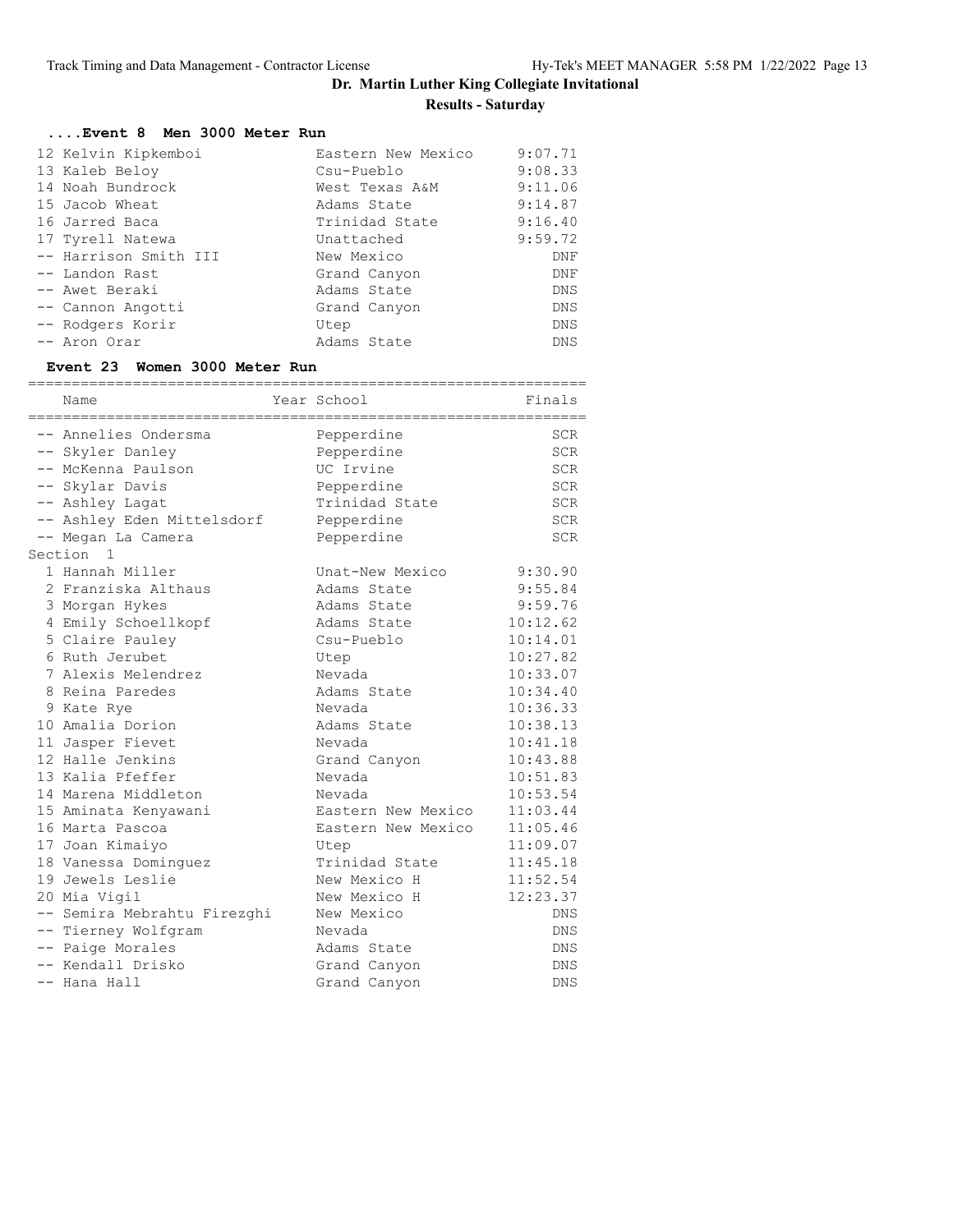# **Dr. Martin Luther King Collegiate Invitational**

### **Results - Saturday**

**Event 32 Men 200 Meter Dash Unseeded Men**

| Name<br>---------                          | Year School        | Finals |
|--------------------------------------------|--------------------|--------|
| 1 Jalen Cadet                              | Utep               | 21.63  |
| 2 Montez Wright                            | New Mexico         | 22.57  |
| 3 Chance Martelli                          | West Texas A&M     | 23.04  |
| 4 Jared Cummins                            | West Texas A&M     | 23.08  |
| 5 Iziah Hall                               | Eastern New Mexico | 23.49  |
| Section 2                                  |                    |        |
| 1 Dennis Johnson                           | Utep               | 22.39  |
| 2 Blaise Carson                            | California         | 22.46  |
| 3 Bryson Benjamin                          | Grand Canyon       | 22.50  |
| 4 Easton Clarkson                          | West Texas A&M     | 23.60  |
| 5 Brayan Flores                            | Trinidad State     | 25.76  |
| -- Leroy Kwateh                            | Azusa Pacific      | DNF    |
| Section 3                                  |                    |        |
| 1 Dominic Gonzalez-Shelmir                 | Azusa Pacific      | 22.26  |
| 2 Mohamed Megeno                           | Eastern New Mexico | 23.23  |
| 3 De'Vonte Edmonds                         | West Texas A&M     | 23.59  |
| 4 Jalen Allen                              | Eastern New Mexico | 23.66  |
| -- Gannon Christman                        | New Mexico         | DNS    |
| Event 31 Women 200 Meter Dash Unseeded Wom |                    |        |
| Name                                       | Year School        | Finals |
|                                            |                    |        |
| Section<br>-1                              |                    |        |
| 1 Lauren Chafins                           | New Mexico         | 26.72  |
| 2 Ashley Tabag                             | UC Irvine          | 27.12  |
| 3 Alexis McGill                            | West Texas A&M     | 27.25  |
| 4 Malia Sanchez                            | Eastern New Mexico | 27.64  |
| -- Summer Steinsrud                        | Nevada             | DNS    |
| Section 2                                  |                    |        |
| 1 Alayna Verner                            | Azusa Pacific      | 25.45  |
| 2 Kylie Burton                             | Nevada             | 26.35  |
| 3 Kayla Rodriguez                          | UC Irvine          | 26.96  |
| 4 Mikayla Jones                            | Csu-Pueblo         | 27.87  |
| -- Carolyn Ross                            | Nevada             | DNS    |
| Section 3                                  |                    |        |
| 1 Asia Hodge                               | Utep               | 26.39  |
| 2 Analexis Glaude                          | Cal Poly Pomona    | 26.47  |
| 3 Leigh James                              | New Mexico         | 27.35  |
| 4 Mikaela Rosario                          | UC Irvine          | 27.41  |
| 5 Baylor Walton                            | New Mexico         | 28.49  |
| Section 4                                  |                    |        |
| 1 Kiara Cox                                | Eastern New Mexico | 26.82  |
| 2 Kate Kadrmas                             | Nevada             | 26.85  |
| 3 Rees Young                               | Grand Canyon       | 27.14  |
| 4 Chaselyn Amos                            | UC Irvine          | 27.70  |
| 5 Kara Stout                               | West Texas A&M     | 27.85  |
| -- Imani Williams                          | Cal Poly Pomona    | DNS    |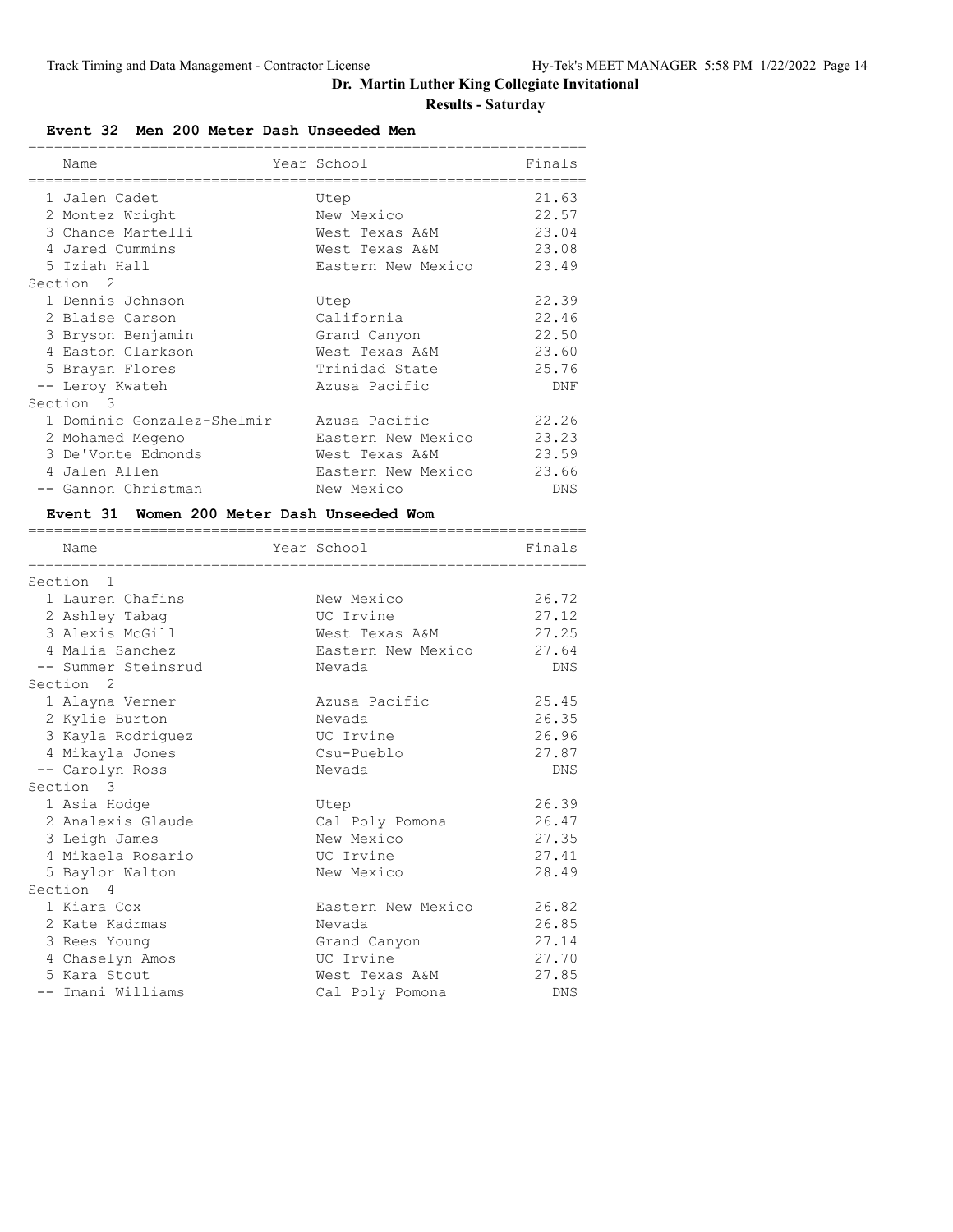#### **Event 20 Women 600 Meter Run**

Heat 2 Preliminaries

| Name                                       | Year School              | Finals         |
|--------------------------------------------|--------------------------|----------------|
|                                            |                          |                |
| -- Lilly Gregg                             | Nevada                   | SCR            |
| -- Alison Graf                             | Nevada                   | <b>SCR</b>     |
| -- Carolyn Ross                            | Nevada                   | <b>SCR</b>     |
| -- Summer Steinsrud                        | Nevada                   | <b>SCR</b>     |
| Section<br>$\mathbf{1}$                    |                          |                |
| 1 Alonna Johnson                           | Arizona State            | 1:33.45        |
| 2 Hailey Streff                            | Csu-Pueblo               | 1:33.53        |
| 3 Yasmine Hernandez                        | Csu-Pueblo               | 1:33.76        |
| 4 Oghenekaro Brume                         | Utep                     | 1:36.64        |
| 5 Reagan Gorzeman                          | Nevada                   | 1:38.24        |
| Section<br>$\mathcal{L}$                   |                          |                |
| 1 Loubna Benhadja                          | Utep                     | 1:35.69        |
| 2 Marian Ledesma                           | Azusa Pacific            | 1:37.48        |
| 3 Kylie Miller                             | Arizona State            | 1:37.86        |
| 4 Brooke Roldan                            | Arizona State            | 1:38.44        |
| -- Neri Getraide                           | Eastern New Mexico       | DNS            |
| Section<br>$\mathcal{R}$                   |                          |                |
| 1 Malethabo Seema                          | Eastern New Mexico       | 1:38.43        |
| 2 Taylor Holland                           | Csu-Pueblo               | 1:39.78        |
| 3 Skyler Madrid                            | Cal Poly Pomona          | 1:39.86        |
| 4 Morgan Jennings                          | UC Irvine                | 1:41.66        |
| 5 Hilary Udechukwu                         | New Mexico H             | 1:46.06        |
| 6 Savannah Romero                          | Eastern New Mexico       | 1:51.42        |
| Event 5 Men 600 Meter Run                  |                          |                |
| Name                                       | Year School              | Finals         |
| ==========                                 |                          |                |
| Section<br>1                               |                          |                |
| 1 Michael Saruni                           | Unattached               | 1:16.82        |
| 2 Jevon O'Bryant                           | New Mexico               | 1:17.50        |
| 3 Gavin Sleeter                            | New Mexico               | 1:19.42        |
| 4 Osaze Williams                           | Utep                     | 1:22.68        |
| Section<br>2                               |                          |                |
| 1 Dan Hurren                               | Eastern New Mexico       | 1:21.85        |
| 2 Jesper Wolski                            | Arizona State            | 1:21.89        |
| -- Devis Cheruiyot                         | Eastern New Mexico       | <b>DNS</b>     |
| Event 17 Women 60 Meter Hurdles            |                          |                |
| Name                                       | Year School              | Prelims        |
| Heat 1 Preliminaries                       |                          |                |
|                                            | Unattached               |                |
| 1 Vannessa Clerveaux<br>2 Danielle Beattie | DoublePillar             | 8.130<br>8.30q |
| 3 Asjah Wallace                            | Nmsu Unattached          |                |
|                                            | California               | 8.50q          |
| 4 Jazlynn Shearer<br>5 Asjah Atkinson      | California               | 8.55q          |
|                                            |                          | 8.62<br>9.29   |
| 6 Hayden Colfax<br>7 Rees Young            | Williams<br>Grand Canyon | 9.42           |
|                                            | Utep                     | 9.53           |
| 8 Karen Villa Medina                       |                          |                |

1 Aliyah Logan New Mexico St. 8.57Q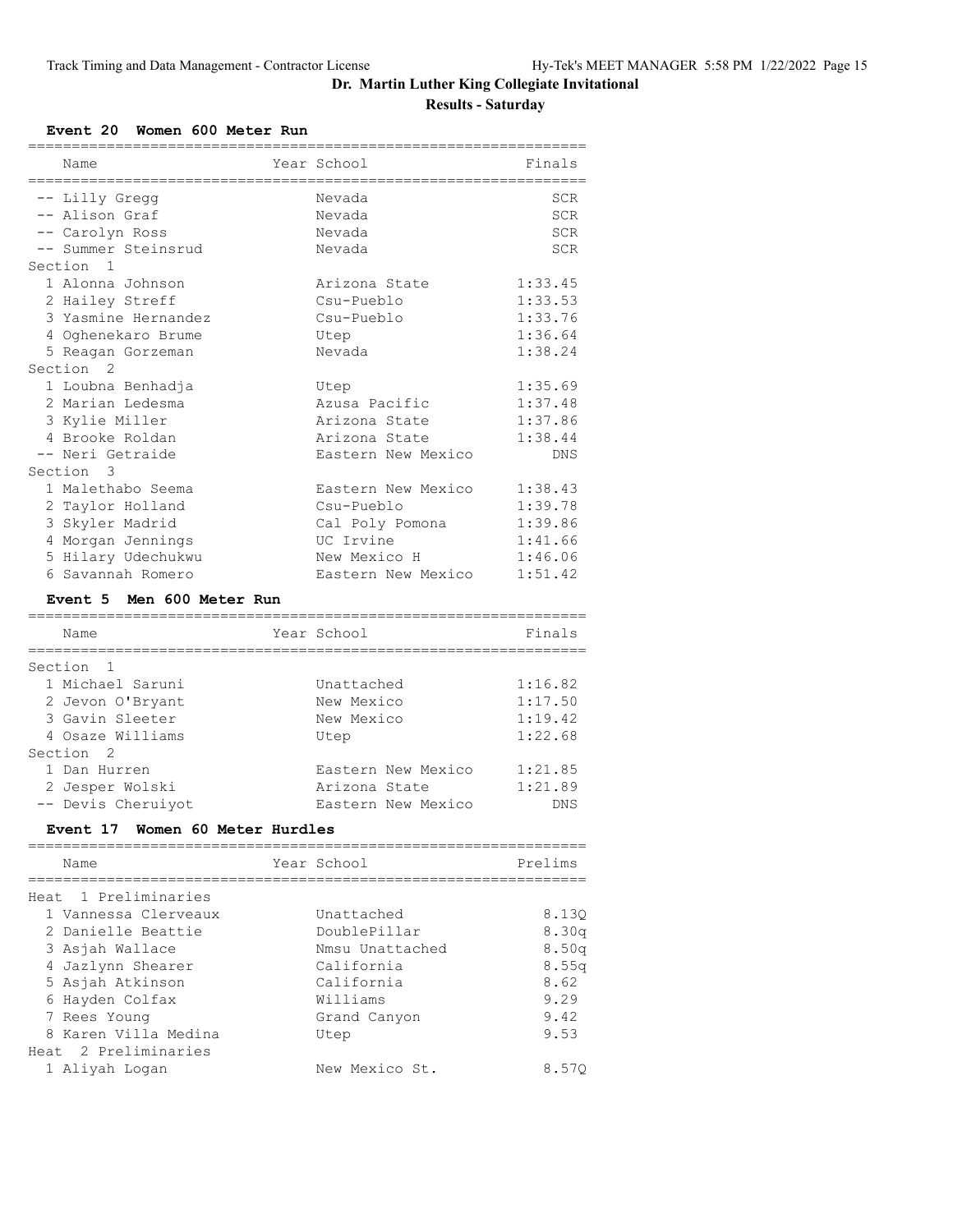| Event 17 Women 60 Meter Hurdles |                           |       |
|---------------------------------|---------------------------|-------|
| 2 Laiten Greeson                | West Texas A&M            | 9.03  |
| 3 Elliot Harrison               | West Texas A&M 9.04 9.034 |       |
| 4 Hanah Smrt                    | Nevada                    | 9.12  |
| 5 Susie Fowler                  | Cal Poly Pomona 9.51      |       |
| 6 Beatrice Armijo               | New Mexico H              | 9.76  |
| 7 Marissa Simpson               | Utep                      | 9.77  |
| 8 Akira Martinez-Crook          | New Mexico H              | 11.44 |
| Heat 3 Preliminaries            |                           |       |
| 1 Reyna Johnson                 | UC Irvine                 | 8.820 |
| 2 Carshaylah Harrison           | Utep                      | 8.97  |
| 3 Kate Kadrmas                  | Nevada                    | 9.13  |
| 4 Beatriz Razon                 | Grand Canyon              | 9.15  |
| 5 Sadie Butler                  | Adams State               | 9.28  |
| 6 Anna Sommerfeld               | Nevada                    | 9.35  |
| 7 Amy Christensen               | San Francisco St. 9.96    |       |
| -- Amari Fraser                 | UC Irvine                 | DNS   |
| Heat 4 Preliminaries            |                           |       |
| 1 Evonne Britton                | Unattached                | 8.270 |
| 2 Maribel Caicedo               | Utep                      | 8.31q |
| 3 Jaylah Walker                 | Azusa Pacific             | 8.66  |
| 4 Nicola Ader                   | Nevada                    | 8.77  |
| 5 Katie Eidem                   | Arizona State             | 9.00  |
| 6 Valissa Brown                 | New Mexico St. 9.04 9.035 |       |
| 7 Jade DeSouza                  | Cal Poly Pomona           | 9.09  |
| 8 Sarah Marske                  | Nevada                    | 9.14  |
| Event 2 Men 60 Meter Hurdles    |                           |       |
| Neme Veen Cobeel Dualime        |                           |       |

| Name                 | Year School    | Prelims     |
|----------------------|----------------|-------------|
| Heat 1 Preliminaries |                |             |
| 1 Jordani Woodley    | Utep           | 7.82Q       |
| 2 Riley Knott        | California     | 8.64        |
| 3 Patrick Nelson     | Grand Canyon   | 8.79        |
| -- Traise Cain       | West Texas A&M | DNF         |
| -- Carl Schmidt      | Csu-Pueblo     | DNS         |
| Heat 2 Preliminaries |                |             |
| 1 Tyrin Lewis        | West Texas A&M | 7.880       |
| 2 Jamar Marshall Jr. | Arizona State  | 7.93q 7.928 |
| 3 Di'Niko Bates      | California     | 8.07q       |
| 4 Gerard Bryant      | West Texas A&M | 8.53        |
| 5 Jorg Vanlierde     | Grand Canyon   | 8.67        |
| -- Charles Thiam     | Grand Canyon   | <b>DNS</b>  |
| Heat 3 Preliminaries |                |             |
| 1 Aidan Diggs        | Grand Canyon   | 7.930 7.926 |
| 2 Leroy Elliott      | Adams State    | 8.11q       |
| 3 Christian Marshall | West Texas A&M | 8.26q       |
| 4 Jordan Spencer     | Adams State    | 8.34q       |
| 5 Camillo Dunninger  | New Mexico     | 8.62        |
| 6 Gannon Christman   | New Mexico     | 8.72        |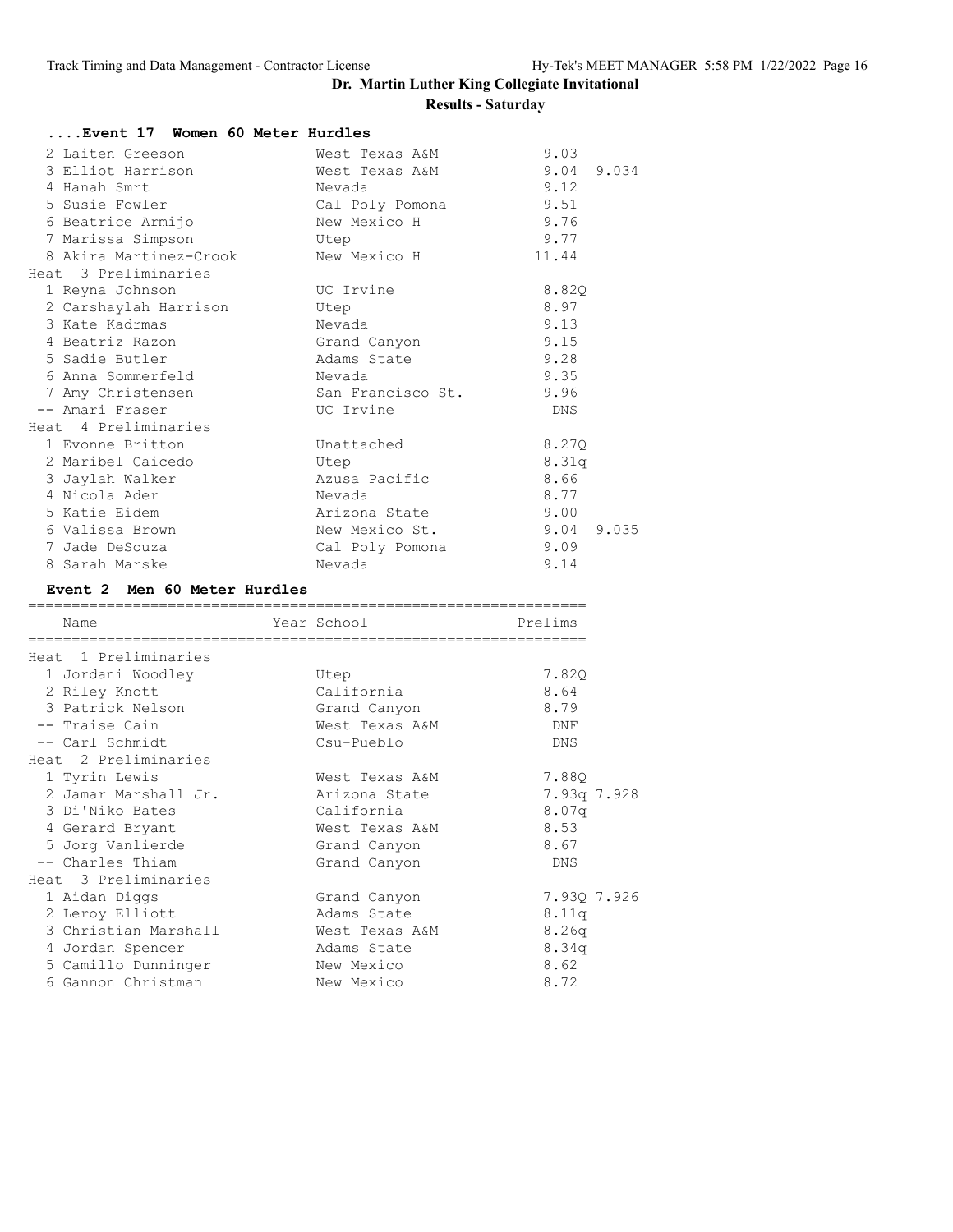#### **Event 1 Men 60 Meter Dash**

| Name                 | =====================================<br>Year School | Prelims     |
|----------------------|------------------------------------------------------|-------------|
| Heat 1 Preliminaries |                                                      |             |
| 1 Dennis Johnson     | Utep                                                 | 6.760       |
| 2 Jalen Purcell      | West Texas A&M                                       | 6.78q 6.777 |
| 3 Jalen Drayden      | Arizona State                                        | 6.82q       |
| 4 Davion Bynaum      | Utep                                                 | 6.92        |
| 5 Aiden Lippert      | California                                           | 6.94        |
| 6 Desmond Aryee      | West Texas A&M                                       | 7.08        |
| 7 Ethan Rawlings     | Unattached                                           | 7.13        |
| 8 Gannon Christman   | New Mexico                                           | 7.53        |
| Heat 2 Preliminaries |                                                      |             |
| 1 Justin Robinson    | Arizona State                                        | 6.770       |
| 2 Tyrin Lewis        | West Texas A&M                                       | 6.83q       |
| 3 Kyle De Moica      | Grand Canyon                                         | 6.88        |
| 4 Jalen Brown        | Arizona State                                        | 6.91        |
| 5 Jonah Vigil        | Adams State                                          | 7.03        |
| 6 Brayan Flores      | Trinidad State                                       | 7.73        |
| -- Leroy Kwateh      | Azusa Pacific                                        | DNS         |
| -- Jalen Cadet       | Utep                                                 | <b>DNS</b>  |
| Heat 3 Preliminaries |                                                      |             |
| 1 Paris Smith        | Grand Canyon                                         | 6.930       |
| 2 Samir Thota        | California                                           | 7.00        |
| 3 Blaise Carson      | California                                           | 7.04        |
| 4 Mason Manqum       | California                                           | 7.05        |
| 5 Nikolas Trofort    | Azusa Pacific                                        | 7.08        |
| 6 Jared Cummins      | West Texas A&M                                       | 7.23        |
| 7 Jalen Allen        | Eastern New Mexico                                   | 7.47        |
| Heat 4 Preliminaries |                                                      |             |
| 1 Karon Dean         | Utep                                                 | 6.71Q       |
| 2 Christian Catlin   | California                                           | 6.84 6.835  |
| 3 Austin Kratz       | Arizona State                                        | 6.84        |
| 4 Jeremiah Lauzon    | West Texas A&M                                       | 6.89        |
| 5 David Kolar        | Grand Canyon                                         | 6.92        |
| -- Jaichaun Jones    | Grand Canyon                                         | DNS         |
| -- David Foster      | California                                           | DNS         |
| Heat 5 Preliminaries |                                                      |             |
| 1 Victor Akhalu      | New Mexico                                           | 6.780 6.777 |
| 2 Jamar Marshall Jr. | Arizona State                                        | 6.99        |
| 3 George Monroe      | California                                           | 7.03        |
| 4 Naseem Woods       | California                                           | 7.10        |
| 5 Easton Clarkson    | West Texas A&M                                       | 7.22        |
| 6 Mohamed Megeno     | Eastern New Mexico                                   | 7.29        |
| 7 Thomas Lujan       | Adams State                                          | 7.32        |

#### **Event 16 Women 60 Meter Dash**

| Name                 | Year School        | Prelims       |
|----------------------|--------------------|---------------|
|                      |                    |               |
| Heat 1 Preliminaries |                    |               |
| 1 Leah Belfield      | West Texas A&M     | 7.560         |
| 2 Alana Wilson       | West Texas A&M     | 7.68 7.678    |
| 3 Rayven Nealey      | Nevada             | 7.84 7.838    |
| 4 Arianna Hayde      | Eastern New Mexico | 8.02 8.018    |
| 5 Alese Sartain      | Adams State        | 8.11          |
| 6 Kiara Cox          | Eastern New Mexico | 8.255<br>8.26 |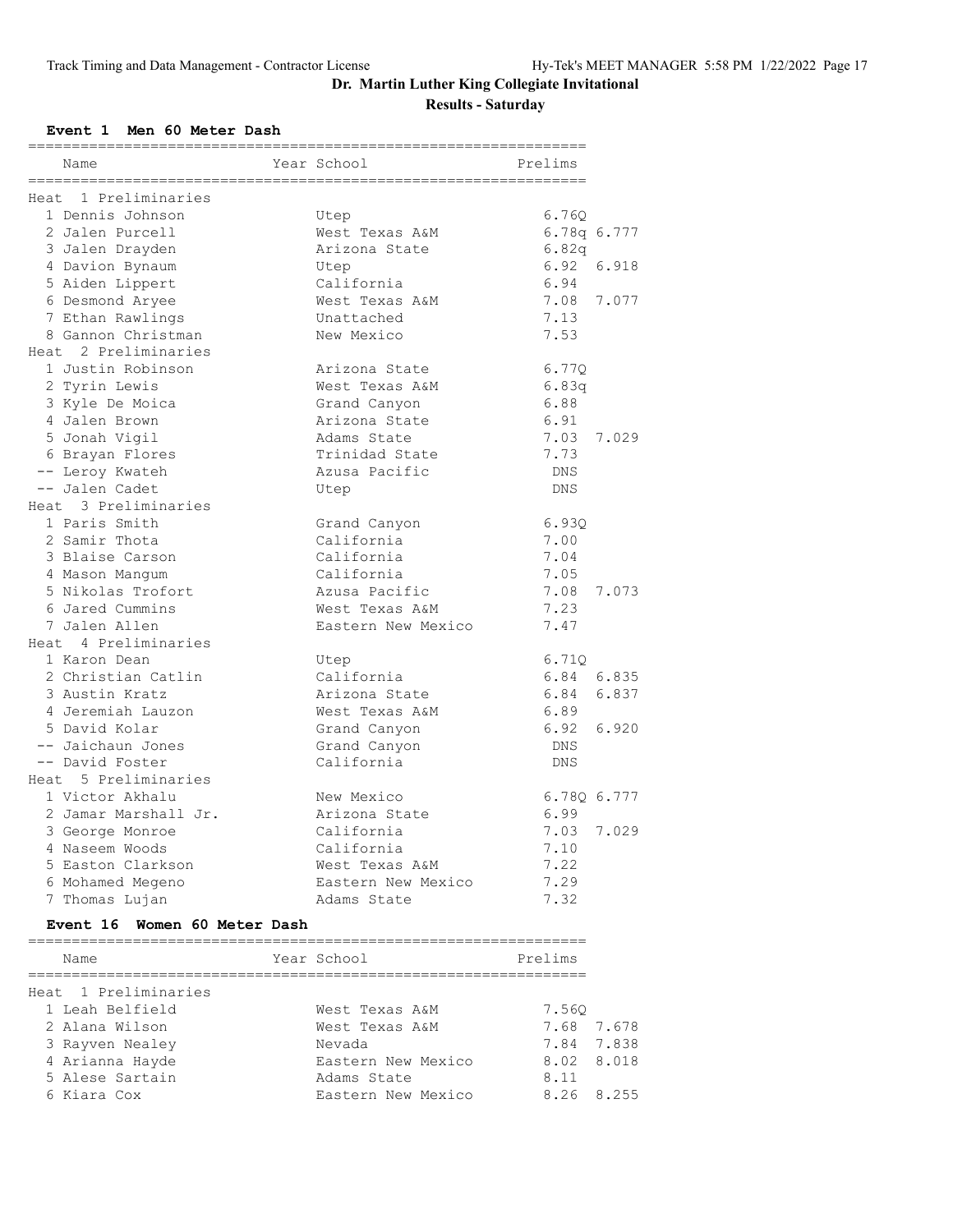| Event 16 Women 60 Meter Dash             |                               |                       |
|------------------------------------------|-------------------------------|-----------------------|
| 7 Madison Algarin                        | San Francisco St.             | 8.42                  |
| 8 Kara Stout                             | West Texas A&M                | 8.44 8.432            |
| Heat 2 Preliminaries                     |                               |                       |
| 1 Destiny Smith-Barnett                  | DoublePillar                  | 7.21Q                 |
| 2 Fanny Peltier                          | Unattached                    | 7.48q                 |
| 3 Adriana Tatum                          | Arizona State                 | 7.70                  |
| 4 Brianna Gayle                          | New Mexico St.                | 7.72<br>7.717         |
| 5 Naudia Dawson                          | Grand Canyon                  | 7.88                  |
| 6 Sarah Marske                           | Nevada                        | 8.14                  |
| 7 Karen Villa Medina                     | Utep                          | 8.46                  |
| -- Lilly Gregg                           | Nevada                        | DNS                   |
| Heat 3 Preliminaries                     |                               |                       |
| 1 Denae McFarlane                        | Utep                          | 7.59Q                 |
| 2 Anaya Bailey                           | Grand Canyon                  | 7.73                  |
| 3 Angelina Camello                       | Cal Poly Pomona               | 7.84<br>7.838         |
| 4 Jaelyn Thomas                          | Cal Poly Pomona               | 7.90                  |
| 5 Asia Hodge                             | Utep                          | 8.05                  |
| 6 Malia Sanchez                          | Eastern New Mexico            | 8.16                  |
| -- Summer Steinsrud                      | Nevada                        | <b>DNS</b>            |
| Heat 4 Preliminaries                     |                               |                       |
| 1 Jordanae Scott                         | West Texas A&M                | 7.58Q 7.571           |
| 2 Jenea Spinks                           | California                    | 7.58q 7.572           |
| 3 Ezinne Abba                            | California                    | 7.68<br>7.676         |
| 4 Kadesha Adams                          | Unattached                    | 7.97                  |
| 5 Dami Oyatayo                           | San Francisco St.             | 8.17                  |
| 6 Chisom Obioha                          | New Mexico H                  | 8.24                  |
| 7 Amy Christensen                        | San Francisco St.             | 8.26<br>8.255         |
| 8 Lauren Chafins                         | New Mexico                    | 8.30                  |
| Heat 5 Preliminaries                     |                               |                       |
| 1 Maisie Stevens                         | California                    | 7.630                 |
| 2 Taryn Hankins                          | Arizona State                 | 7.69                  |
| 3 Mikaela Rosario                        | UC Irvine                     | 7.92                  |
| 4 Aliyah Logan                           | New Mexico St.                | 7.94                  |
| 5 Kelsey Ehinlaiye                       | Cal Poly Pomona               | 8.02<br>8.013         |
| 6 Ashley Tabag                           | UC Irvine                     | 8.08                  |
| -- Emily Costello                        | Nevada<br>New Mexico          | DNS                   |
| -- Lauren Fowler<br>Heat 6 Preliminaries |                               | <b>DNS</b>            |
| 1 DeOndra Green                          | West Texas A&M                | 7.54Q                 |
| 2 Grace Pendarvis                        | New Mexico St.                |                       |
| 3 Sierra Brewer                          | New Mexico St.                | 7.72<br>7.716<br>7.74 |
|                                          | UC Irvine                     | 7.81                  |
| 4 Aryel Coats<br>5 Dawnielle Lewis       |                               | 7.98                  |
| 6 Savannah Redmond                       | Grand Canyon<br>Arizona State | 8.04                  |
| 7 Charity Johnson                        | New Mexico H                  | 8.44<br>8.439         |
| 8 Baylor Walton                          | New Mexico                    | 8.81                  |
|                                          |                               |                       |

#### **Event 7 Men 1 Mile Run**

| Name                | Year School    | Finals     |
|---------------------|----------------|------------|
|                     |                |            |
| -- Yusuf Mohamud    | Utep           | <b>SCR</b> |
| -- Awet Yohannes    | New Mexico     | <b>SCR</b> |
| -- Butare Rugenerwa | West Texas A&M | <b>SCR</b> |
| Section             |                |            |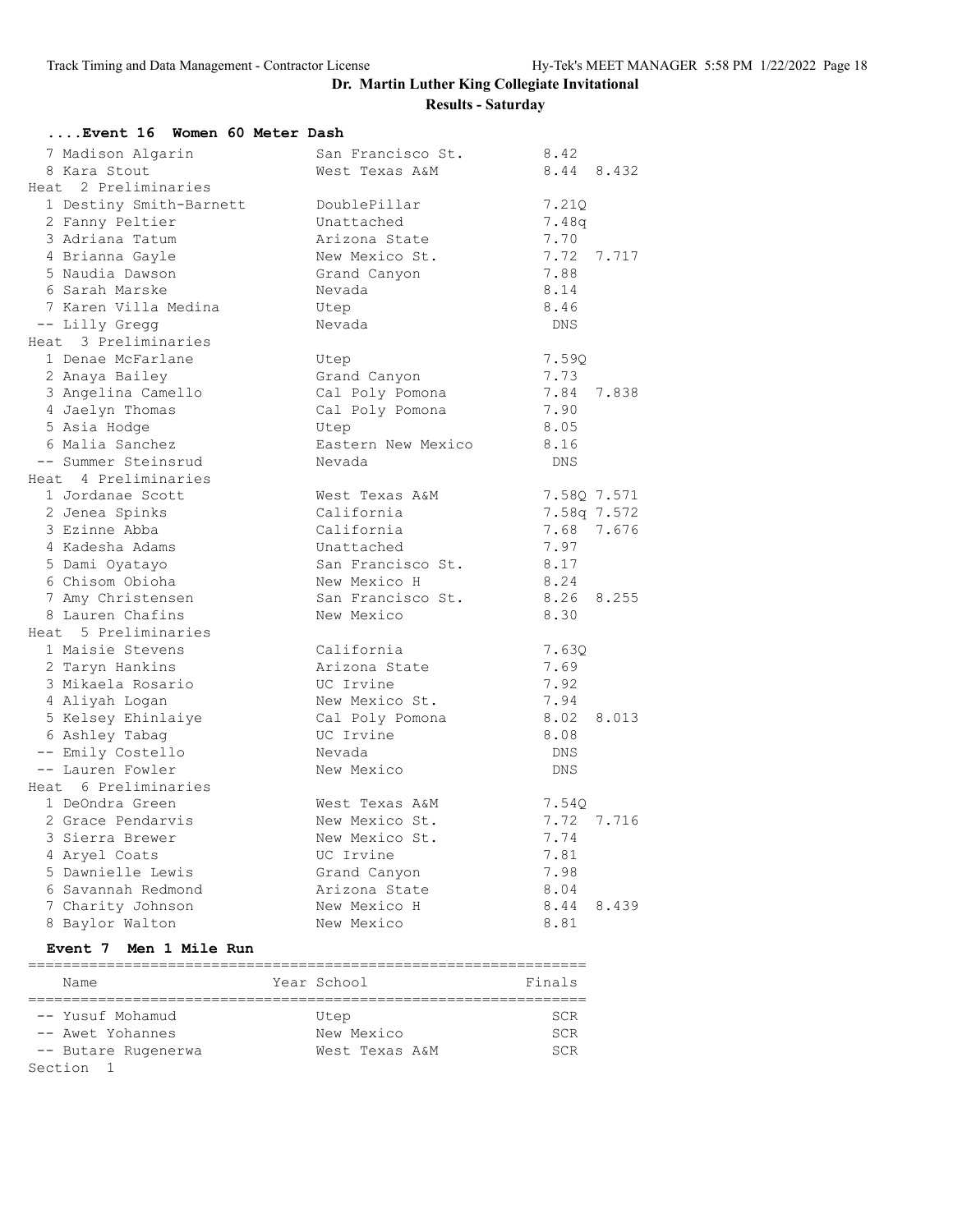| Event 7 Men 1 Mile Run  |                    |            |
|-------------------------|--------------------|------------|
| 1 James Dunne           | Adams State        | 4:09.52    |
| 2 Kenneth Talavera      | Utep               | 4:10.08    |
| 3 Davonte Jett-Reynolds | Adams State        | 4:10.62    |
| 4 Mikah Paiz            | Adams State        | 4:15.15    |
| 5 Brian Rotich          | Trinidad State     | 4:16.16    |
| 6 Andrew O'Keefe        | Adams State        | 4:18.89    |
| 7 Matthew Larkin        | New Mexico         | 4:18.95    |
| 8 Braedon Palmer        | Grand Canyon       | 4:19.05    |
| 9 Blake Bennett         | Grand Canyon       | 4:20.34    |
| 10 Joseph Skoog         | Grand Canyon       | 4:20.61    |
| 11 Ethan Brouw          | New Mexico         | 4:21.76    |
| 12 Maxwell Kipkosgei    | Utep               | 4:35.22    |
| -- Isaiah Rodarte       | Adams State        | DNF        |
| -- Landon Rast          | Grand Canyon       | <b>DNS</b> |
| Section <sub>2</sub>    |                    |            |
| 1 Miguel Coca           | Unattached         | 4:12.06    |
| 2 Mitchell Dervin       | Adams State        | 4:16.96    |
| 3 Nikolaus Franzmair    | Csu-Pueblo         | 4:17.52    |
| 4 Elias Perez           | Adams State        | 4:22.14    |
| 5 Yonas Haile           | Adams State        | 4:22.66    |
| 6 Elijah De La Cerda    | Adams State        | 4:24.09    |
| 7 Nehemiah Cionelo      | New Mexico         | 4:24.38    |
| 8 Iolo Hughes           | New Mexico         | 4:24.54    |
| 9 Clement Duigou        | Adams State        | 4:30.60    |
| 10 Cole Munoz           | Csu-Pueblo         | 4:33.77    |
| 11 Gustavo Posada       | West Texas A&M     | 4:35.31    |
| Section 3               |                    |            |
| 1 Robert Baraldi        | Unattached         | 4:24.33    |
| 2 Michael Sims          | Utep               | 4:24.88    |
| 3 Conner Dosmann        | Trinidad State     | 4:26.12    |
| 4 Allen Sumrall         | Railroad Athletics | 4:27.28    |
| 5 Garrett McSheffrey    | Arizona State      | 4:30.43    |
| 6 Dylan Kingston        | Arizona State      | 4:33.44    |
| 7 Adrian Villarreal     | Trinidad State     | 4:38.18    |
| 8 Devis Cheruiyot       | Eastern New Mexico | 4:40.41    |
| 9 Japhet Toroitich      | Eastern New Mexico | 4:41.12    |
| 10 Lucas Futey          | Unattached         | 4:41.40    |
| 11 Nathan Hood          | Csu-Pueblo         | 4:48.98    |
| 12 Ricky Diaz           | Eastern New Mexico | 5:29.75    |

#### **Event 22 Women 1 Mile Run**

| Name                                                                                                        | Year School                                                            | Finals                                               |
|-------------------------------------------------------------------------------------------------------------|------------------------------------------------------------------------|------------------------------------------------------|
| -- Brooke Bakken<br>-- Skyler Danley<br>-- Olivia Miller<br>-- Riley Wright<br>-- Maggie Gibbs<br>Section 1 | Pepperdine<br>Pepperdine<br>Pepperdine<br>Pepperdine<br>New Mexico St. | SCR<br><b>SCR</b><br><b>SCR</b><br>SCR<br><b>SCR</b> |
| 1 Elise Thorner<br>2 Samree Dishon<br>3 Carolyne Chepkosgei<br>4 Brianna Robles<br>5 Ava O'Connor           | New Mexico<br>New Mexico<br>Utep<br>Adams State<br>Adams State         | 4:52.00<br>4:56.79<br>4:57.13<br>4:57.15<br>4:57.88  |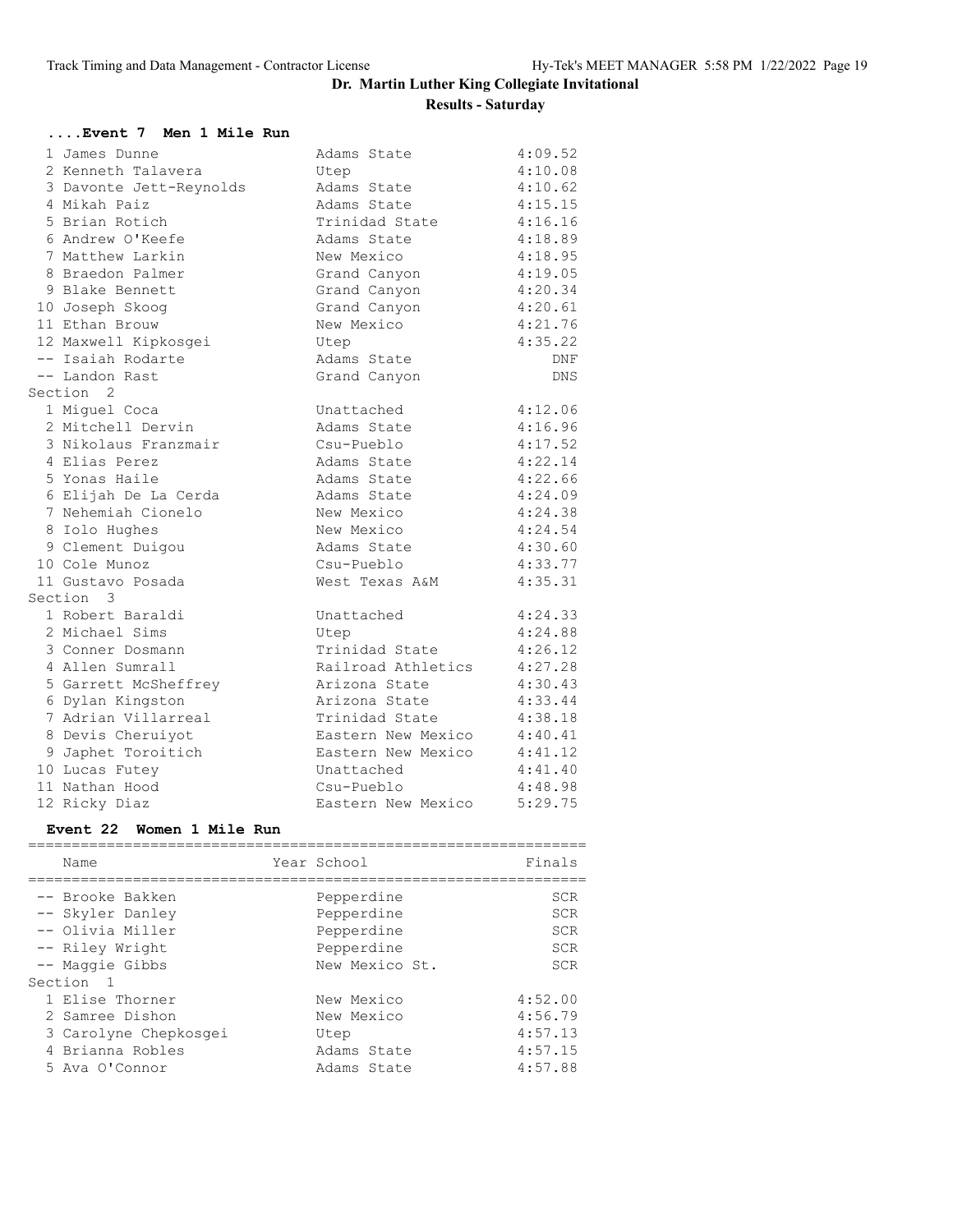| Event 22  Women 1 Mile Run     |                    |            |
|--------------------------------|--------------------|------------|
| 6 Fiona Hawkins                | Adams State        | 4:58.90    |
| 7 Sarah Wills                  | Adams State        | 5:00.49    |
| 8 Nicole Lawrence              | Adams State        | 5:04.08    |
| 9 Thobile Amon                 | New Mexico St.     | 5:06.09    |
| 10 Annamaria Kostarellis       | New Mexico         | 5:08.00    |
| 11 Emily Stutesman             | New Mexico St.     | 5:11.51    |
| 12 Samantha Valentine          | Unat-New Mexico    | 5:18.97    |
| 13 Tabatha Walford             | Nevada             | 5:24.45    |
| -- Morgan Hykes                | Adams State        | DNF        |
| -- Precious Robinson           | Adams State        | <b>DNS</b> |
| Section <sub>2</sub>           |                    |            |
| 1 Isabella Fauria              | New Mexico         | 5:06.49    |
| 2 Semira Mebrahtu Firezghi     | New Mexico         | 5:08.40    |
| 3 Cathy Salazar-Gasca          | UC Irvine          | 5:09.12    |
| 4 Hannah Chau                  | UC Irvine          | 5:15.08    |
| 5 Rã <sup>3</sup> isã-n Treacy | Unattached         | 5:19.79    |
| 6 Mia Regan                    | New Mexico St.     | 5:24.71    |
| 7 Faith Lovato                 | New Mexico H       | 5:27.02    |
| 8 Isabela Nellos               | New Mexico         | 5:28.88    |
| 9 Halle Jenkins                | Grand Canyon       | 5:30.19    |
| 10 Claire Nelson               | Nevada             | 5:30.84    |
| 11 Richelle Sandin             | New Mexico St.     | 5:32.79    |
| 12 Erin Stonebarger            | Adams State        | 5:43.47    |
| -- Hana Hall                   | Grand Canyon       | DNS        |
| -- Kendall Drisko              | Grand Canyon       | <b>DNS</b> |
| Section 3                      |                    |            |
| 1 Lethabo Seema                | Eastern New Mexico | 5:30.55    |
| 2 Alexis Melendrez             | Nevada             | 5:30.98    |
| 3 McKenna Paulson              | UC Irvine          | 5:31.72    |
| 4 Jaden Johnson                | Adams State        | 5:33.88    |
| 5 Claire Livengood             | UC Irvine          | 5:35.30    |
| 6 Hana Nip                     | UC Irvine          | 5:36.01    |
| 7 Kayla O'Connell              | New Mexico St.     | 5:39.87    |
| 8 Dorcas Kosgei                | Eastern New Mexico | 5:52.37    |
| 9 Kaylyn De la Rosa            | Eastern New Mexico | 5:56.51    |
| 10 Vanessa Dominquez           | Trinidad State     | 5:59.43    |
| 11 Tamsin Stewart              | Trinidad State     | 6:03.67    |
| 12 Holly Tsosie                | Trinidad State     | 6:07.78    |
| 13 Lauren Griego               | Eastern New Mexico | 6:12.17    |
| -- Montgomery Allison          | UC Irvine          | DNS        |
| -- Olivia Liuson               | UC Irvine          | DNS        |
| -- Olivia Renfro               | San Francisco St.  | DNS        |
| -- Ana Barbosa                 | San Francisco St.  | DNS        |
| Event 2 Men 60 Meter Hurdles   |                    |            |
|                                |                    |            |
| Name                           | Year School        | Finals     |
| Section 1 Finals               |                    |            |
| 1 Jamar Marshall Jr.           | Arizona State      | 7.72       |
| 2 Tyrin Lewis                  | West Texas A&M     | 7.77       |
| 3 Jordani Woodley              | Utep               | 7.94       |
| 4 Di'Niko Bates                | California         | 7.97       |
| 5 Leroy Elliott                | Adams State        | 8.08       |
| 6 Christian Marshall           | West Texas A&M     | 8.15       |
| 7 Jordan Spencer               | Adams State        | 8.21       |
|                                |                    |            |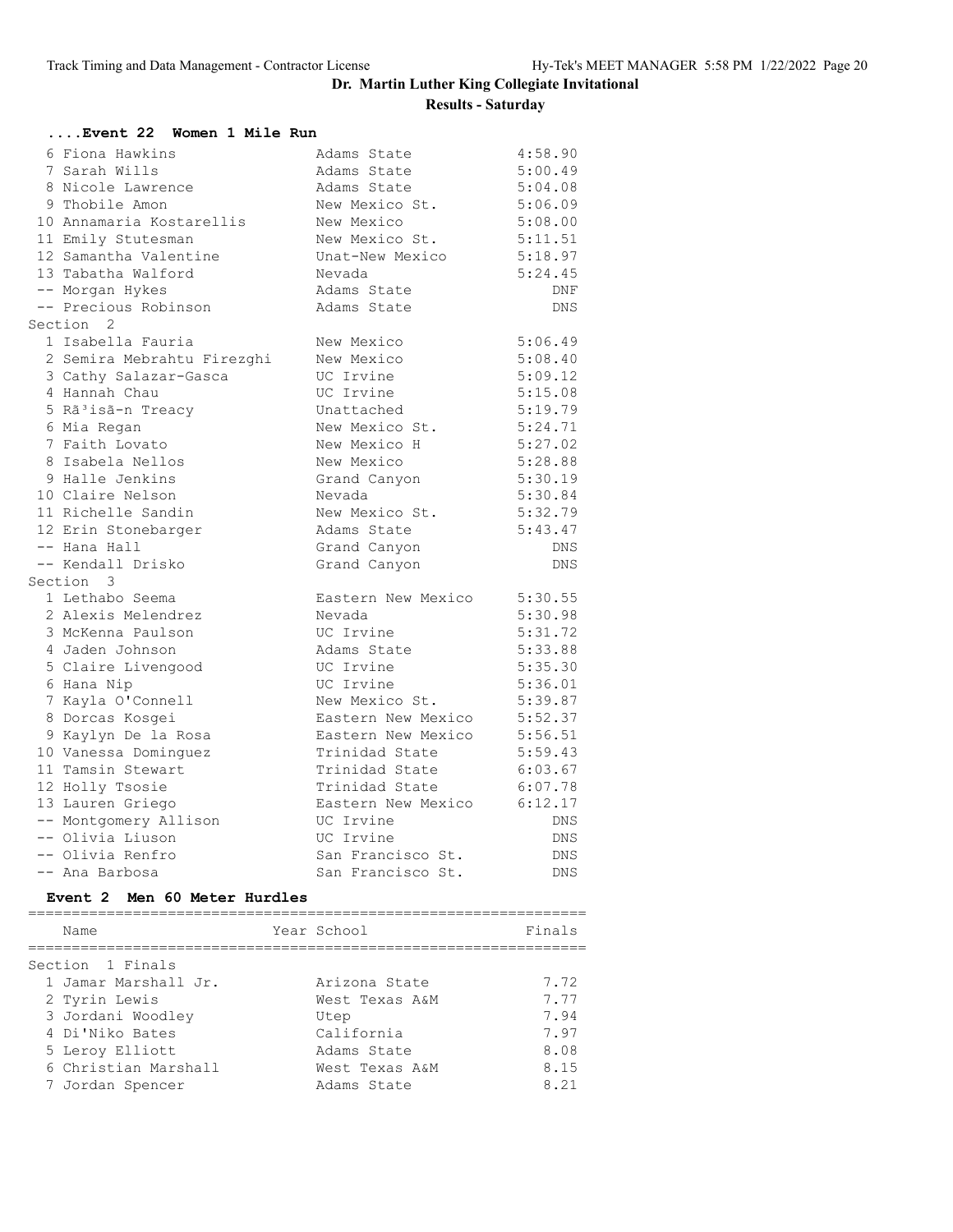# **Dr. Martin Luther King Collegiate Invitational**

# **Results - Saturday**

| -- Aidan Diggs                                 | Grand Canyon                | <b>DNS</b>                        |        |
|------------------------------------------------|-----------------------------|-----------------------------------|--------|
| Event 17 Women 60 Meter Hurdles                |                             |                                   |        |
| Name<br>====================================== | Year School                 | Finals                            |        |
| 1 Evonne Britton                               | Unattached                  | 8.08                              |        |
| 2 Vannessa Clerveaux                           | Unattached                  | 8.14                              |        |
| 3 Maribel Caicedo                              | Utep                        | 8.28                              |        |
| 4 Jazlynn Shearer                              | California                  | 8.35                              |        |
| 5 Danielle Beattie                             | DoublePillar                | 8.38                              |        |
| 6 Aliyah Loqan                                 | New Mexico St.              | 8.45                              |        |
| 7 Asjah Wallace                                | Nmsu Unattached             | 8.56                              |        |
| 8 Reyna Johnson                                | UC Irvine                   | 8.88                              |        |
| Event 4 Men 400 Meter Dash                     |                             |                                   |        |
| Name                                           | Year School                 | Finals                            |        |
| Section<br>-1                                  |                             |                                   |        |
| 1 Christopher Naliali                          | Unattached                  | 46.74                             |        |
| 2 Daniel Bessolo                               | Azusa Pacific               | 48.61                             | 48.605 |
| 3 Mariano Hernandez                            | Grand Canyon                | 48.62                             |        |
| -- Jevaughn Powell                             | Utep                        | DNS                               |        |
| Section <sub>2</sub>                           |                             |                                   |        |
| 1 Ohdel James                                  | West Texas A&M              | 49.98                             |        |
| 2 Bryson Benjamin                              | Grand Canyon                | 50.20                             |        |
| 3 Ned Azemia                                   | Utep                        | 50.72                             |        |
| 4 Isaiah Shaw                                  | California                  | 51.25                             |        |
| Section 3                                      |                             |                                   |        |
| 1 Malick Diop                                  | West Texas A&M              | 49.77                             |        |
| 2 Ronaldo Griffiths                            | Utep                        | 49.89                             |        |
| 3 Stephen Carreto                              | Utep                        | 50.16                             |        |
| 4 Lorenz Smith                                 | Utep                        | 53.07                             |        |
| Section 4                                      |                             |                                   |        |
| 1 Dominic Gonzalez-Shelmir                     | Azusa Pacific               | 48.61                             | 48.610 |
| 2 Aidan Diggs                                  | Grand Canyon                | 49.08                             |        |
| 3 Tyrell Smith                                 | Csu-Pueblo                  | 50.14                             |        |
| 4 Aman Verma                                   | Utep                        | 51.67                             |        |
| Section<br>5                                   |                             |                                   |        |
| 1 Patrick Nelson                               | Grand Canyon                | 49.74                             |        |
| 2 Kash Starkey                                 | West Texas A&M              | 50.98                             |        |
| 3 Jorg Vanlierde                               | Grand Canyon                | 51.48                             |        |
| -- De'Vonte Edmonds                            | West Texas A&M              | DNS                               |        |
| Event 19 Women 400 Meter Dash                  |                             |                                   |        |
| Name                                           | Year School                 | =======================<br>Finals |        |
| Section<br>-1                                  | =========================== |                                   |        |
| 1 Fanny Peltier                                | Unattached                  | 54.43                             |        |
| 2 Zani Meaders                                 | UC Irvine                   | 57.61                             |        |
| 3 Aly Conyers                                  | California                  | 57.79                             |        |
| 4 Kennedy Quarles                              | Grand Canyon                | 59.78                             | 59.776 |
| Section 2                                      |                             |                                   |        |

1 Jaylah Walker Azusa Pacific 55.50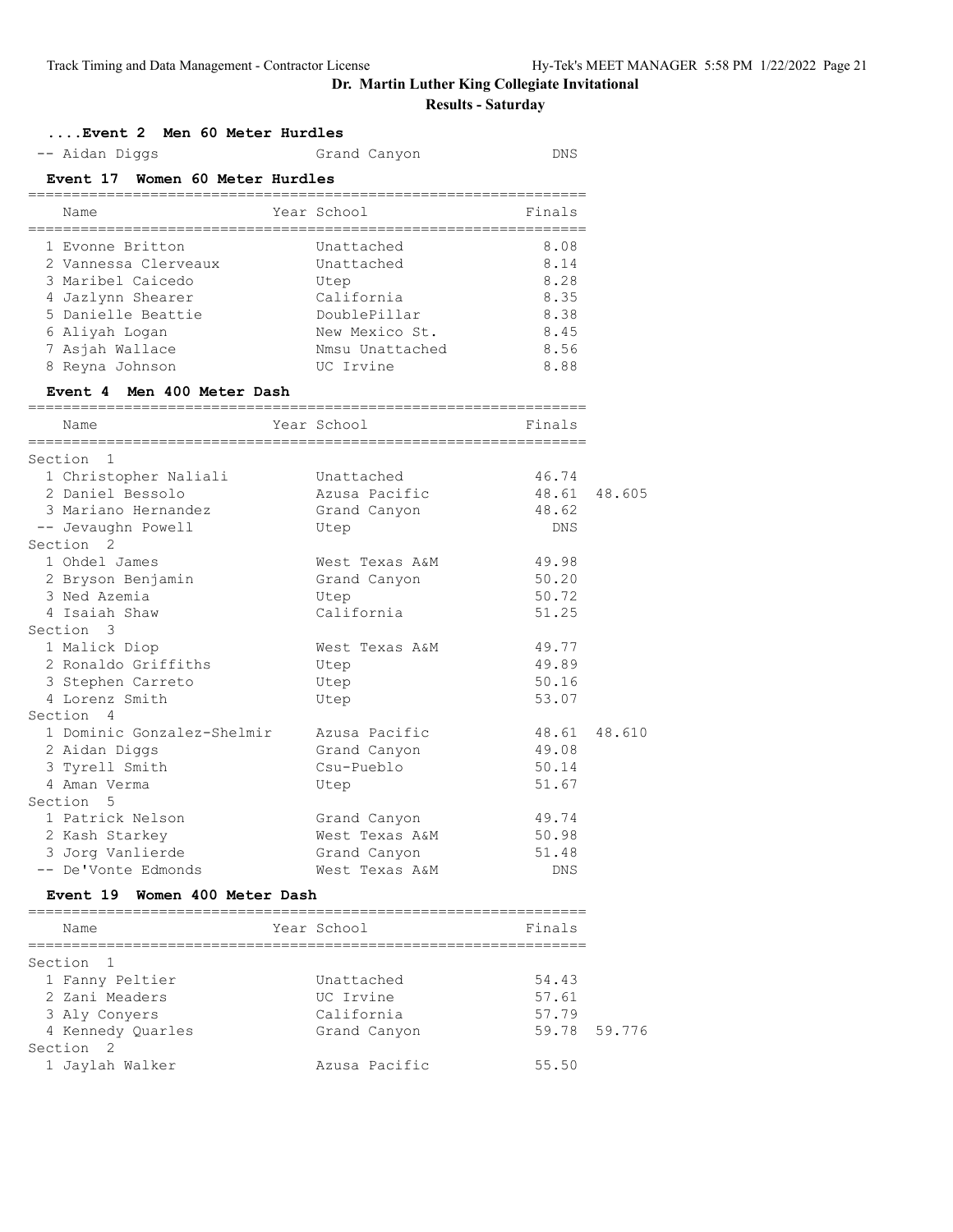| Event 19 Women 400 Meter Dash |                            |              |
|-------------------------------|----------------------------|--------------|
| 2 Kiayra Holmes               | Azusa Pacific              | 57.23        |
| 3 Ayana Fields                | Cal Poly Pomona 57.37      |              |
| 4 Brooke Roldan               | Arizona State 1:00.72      |              |
| Section 3                     |                            |              |
| 1 Alayna Verner               | Azusa Pacific              | 55.82        |
| 2 Sherifatu Sheriff           | West Texas A&M 1:00.34     |              |
| 3 Kylie Miller                | Arizona State 1:02.11      |              |
| 4 Tatyanah Wiley              | New Mexico                 | 1:03.75      |
| Section 4                     |                            |              |
| 1 Analexis Glaude             | Cal Poly Pomona 58.74      |              |
| 2 Rebekah Carr                | West Texas A&M 59.70       |              |
| 3 Elisha Salazar              | Cal Poly Pomona 59.79      |              |
| 4 Alicia Quintana             | New Mexico                 | 1:02.35      |
| Section 5                     |                            |              |
| 1 Caitlynne Speegle           | West Texas A&M 1:02.44     |              |
| 2 Erin Case                   | $Csu-Pueb1o$ $1:02.59$     |              |
| 3 Tiana Melton                | West Texas A&M 1:03.49     |              |
| 4 Alisha Hayde                | Eastern New Mexico 1:04.51 |              |
| Section 6                     |                            |              |
| 1 Kylie Burton                | Nevada                     | 59.78 59.779 |
| 2 Lauren George               | San Francisco St. 1:03.92  |              |
| 3 Preslie Coffey              | New Mexico                 | 1:06.20      |

#### **Event 1 Men 60 Meter Dash**

| Name              | Year School    | Finals     |
|-------------------|----------------|------------|
| Section 1 Finals  |                |            |
| 1 Karon Dean      | Utep           | 6.68       |
| 2 Dennis Johnson  | Utep           | 6.74       |
| 3 Jalen Purcell   | West Texas A&M | 6.77       |
| 4 Jalen Drayden   | Arizona State  | 6.78       |
| 5 Justin Robinson | Arizona State  | 6.88       |
| 6 Paris Smith     | Grand Canyon   | 6.91       |
| -- Tyrin Lewis    | West Texas A&M | DNS        |
| -- Victor Akhalu  | New Mexico     | <b>DNS</b> |

#### **Event 16 Women 60 Meter Dash**

| Name                    | Year School    | Finals     |
|-------------------------|----------------|------------|
| 1 Destiny Smith-Barnett | DoublePillar   | 7.16       |
| 2 DeOndra Green         | West Texas A&M | 7.45       |
| 3 Jenea Spinks          | California     | 7.47       |
| 4 Leah Belfield         | West Texas A&M | 7.57       |
| 5 Maisie Stevens        | California     | 7.62       |
| 6 Denae McFarlane       | Utep           | 7.63       |
| 7 Jordanae Scott        | West Texas A&M | 7.65       |
| -- Fanny Peltier        | Unattached     | <b>DNS</b> |

#### **Event 6 Men 800 Meter Run**

| Name                      | Year School |             | Finals  |
|---------------------------|-------------|-------------|---------|
|                           |             |             |         |
| Section<br>$\overline{1}$ |             |             |         |
| 1 David Cardenas          |             | Adams State | 1:52.68 |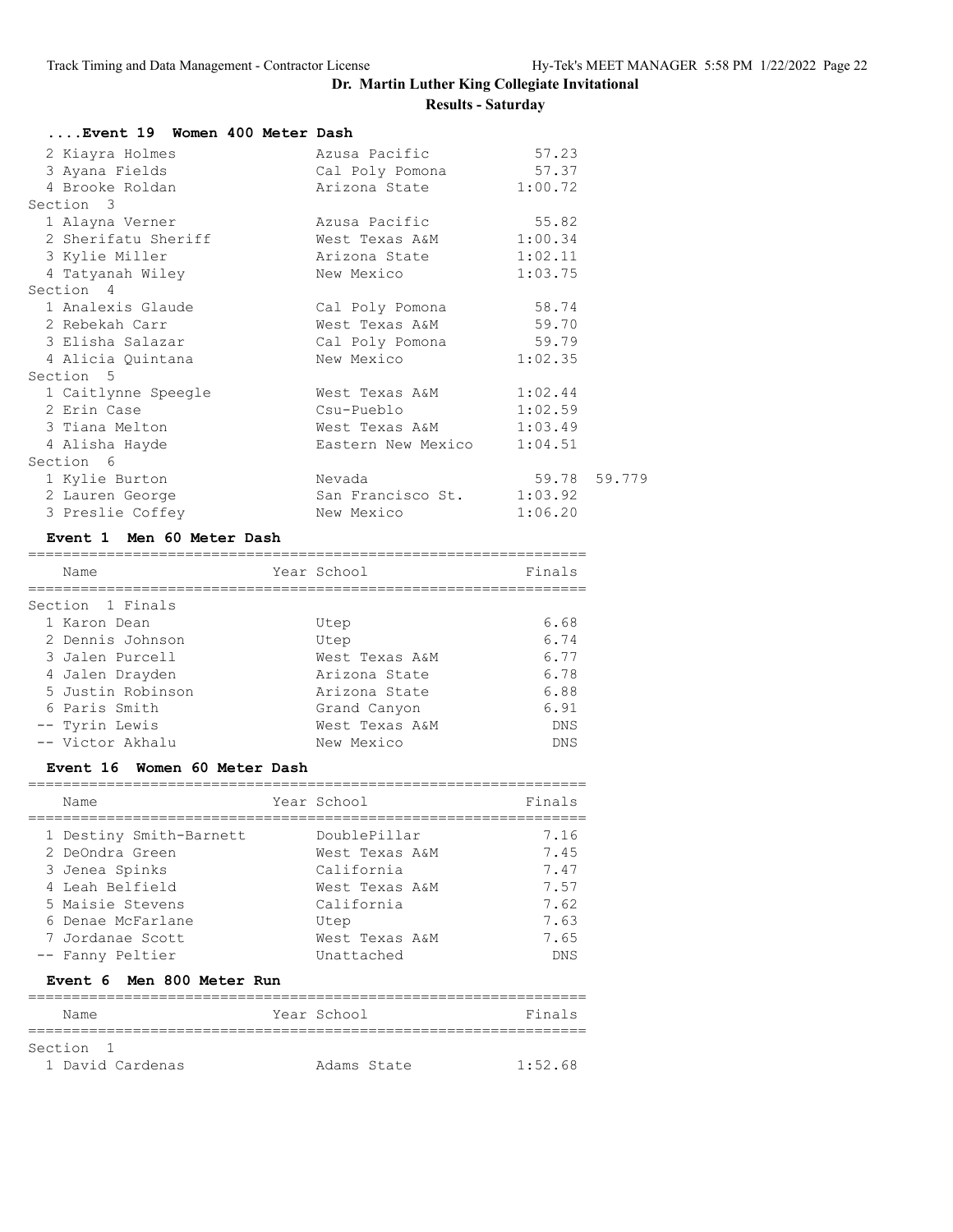| Event 6 Men 800 Meter Run |                 |            |
|---------------------------|-----------------|------------|
| 2 Max Carmona             | Grand Canyon    | 1:52.94    |
| 3 Abdelrahim Mahqoub      | West Texas A&M  | 1:54.84    |
| 4 Brian Martinez          | Grand Canyon    | 1:55.08    |
| 5 Matthew Larkin          | New Mexico      | 1:55.10    |
| 6 Jacob Lewis             | Grand Canyon    | 1:55.72    |
| 7 Ethan Brouw             | New Mexico      | 1:56.84    |
| 8 Robby Foster            | Grand Canyon    | 2:02.98    |
| Section 2                 |                 |            |
| 1 Kaleb Tipton            | Csu-Pueblo      | 1:56.25    |
| 2 Brian Nganga            | West Texas A&M  | 1:56.83    |
| 3 Iolo Hughes             | New Mexico      | 1:58.14    |
| 4 Conner Dosmann          | Trinidad State  | 1:59.05    |
| 5 Mark Haywood            | Unat-New Mexico | 1:59.24    |
| 6 Garrett McSheffrey      | Arizona State   | 2:00.37    |
| 7 Abdi Abade              | Adams State     | 2:01.29    |
| -- Awet Yohannes          | New Mexico      | DNF        |
| Section 3                 |                 |            |
| 1 Davonte Jett-Reynolds   | Adams State     | 1:53.46    |
| 2 Jack Dickson            | Csu-Pueblo      | 1:53.54    |
| 3 Adrian Villarreal       | Trinidad State  | 2:00.56    |
| 4 Dylan Kingston          | Arizona State   | 2:03.44    |
| 5 Traise Cain             | West Texas A&M  | 2:22.55    |
| -- Jesper Wolski          | Arizona State   | <b>DNS</b> |
| -- Gerard Bryant          | West Texas A&M  | DNS        |

### **Event 21 Women 800 Meter Run**

|           | Name                        |  | Year School     | Finals     |
|-----------|-----------------------------|--|-----------------|------------|
|           | -- Madeleine Velasquez      |  | New Mexico      | <b>SCR</b> |
|           | -- Semira Mebrahtu Firezghi |  | New Mexico      | SCR        |
|           | -- Olivia Miller            |  | Pepperdine      | SCR        |
|           | -- Riley Wright             |  | Pepperdine      | <b>SCR</b> |
|           | Section <sub>1</sub>        |  |                 |            |
|           | 1 Kelly Moodry              |  | Grand Canyon    | 2:07.80    |
|           | 2 Abbe Goldstein            |  | Unat-New Mexico | 2:08.15    |
|           | 3 Alexa Hokanson            |  | Grand Canyon    | 2:08.35    |
|           | 4 Elise Thorner             |  | New Mexico      | 2:13.71    |
|           | 5 Jessica Simon             |  | Adams State     | 2:14.51    |
|           | 6 Ava O'Connor              |  | Adams State     | 2:16.53    |
|           | 7 Megan Garrett             |  | Unattached      | 2:21.87    |
|           | 8 Jennifer Daly             |  | UC Irvine       | 2:25.66    |
|           | Section <sub>2</sub>        |  |                 |            |
|           | 1 Samree Dishon             |  | New Mexico      | 2:15.28    |
|           | 2 Thulisile Amon            |  | New Mexico St.  | 2:18.24    |
|           | 3 Helen Braybrook           |  | Csu-Pueblo      | 2:19.13    |
|           | 4 Katie Eidem               |  | Arizona State   | 2:19.30    |
|           | 5 Emma McCarthy             |  | UC Irvine       | 2:20.84    |
|           | 6 Isabella Fauria           |  | New Mexico      | 2:21.18    |
|           | 7 Alexis Alexander          |  | UC Irvine       | 2:21.94    |
|           | 8 Samantha Valentine        |  | Unat-New Mexico | 2:23.54    |
|           | 9 Margot Thomas             |  | Csu-Pueblo      | 2:27.90    |
|           | -- Tess Mathes              |  | UC Irvine       | DNS        |
| Section 3 |                             |  |                 |            |
|           | 1 Nieves Pacheco            |  | New Mexico H    | 2:30.37    |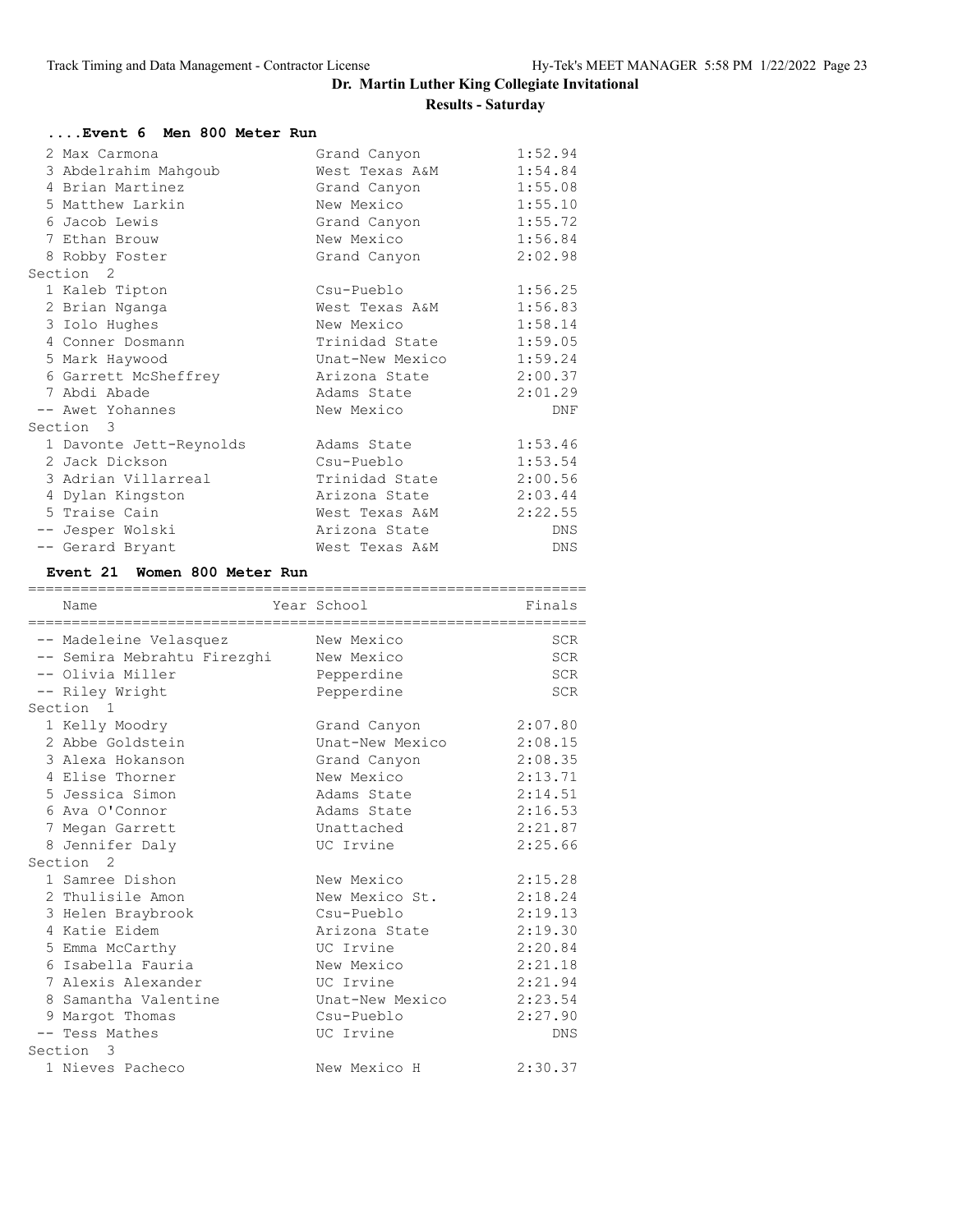| Event 21 Women 800 Meter Run        |                              |                |        |
|-------------------------------------|------------------------------|----------------|--------|
| 2 Faith Jebet                       | New Mexico H                 | 2:34.37        |        |
| 3 Elliot Harrison                   | West Texas A&M               | 2:34.52        |        |
| 4 Laiten Greeson                    | West Texas A&M               | 2:39.58        |        |
| 5 Tamsin Stewart                    | Trinidad State               | 2:46.02        |        |
| 6 Jackie Gamez                      | New Mexico H                 | 2:50.38        |        |
| 7 Abrianna Griego                   | New Mexico H                 | 3:13.92        |        |
| -- Lucia Harrison                   | New Mexico H                 | DNF            |        |
| Event 3 Men 200 Meter Dash          |                              |                |        |
| Name                                | Year School                  | Finals         |        |
| Section 1                           |                              |                |        |
| 1 Justin Robinson                   | Arizona State                | 20.81          |        |
| 2 Jalen Drayden                     | Arizona State                | 20.98          |        |
| 3 Jalen Brown                       | Arizona State                | 21.29          |        |
| -- Jonah Vigil                      | Adams State                  | <b>DNS</b>     |        |
| Section <sub>2</sub>                |                              |                |        |
| 1 Mariano Hernandez                 | Grand Canyon                 | 21.62          |        |
| 2 Garrett Shedrick                  | Arizona State                | 21.70          |        |
| 3 Daniel Bessolo                    | Azusa Pacific                | 22.35          |        |
| -- Dubem Nwachukwu                  | Arizona State                | DNS            |        |
| Section 3                           |                              |                |        |
| 1 David Kolar                       |                              | 21.47          |        |
|                                     | Grand Canyon                 | 21.53          |        |
| 2 Jovahn Williamson                 | Unat-New Mexico              | 21.83          |        |
| 3 Kyle De Moica                     | Grand Canyon                 |                |        |
| 4 Samir Thota                       | California                   | 22.01          |        |
| Section 4                           |                              |                |        |
| 1 William Frobe                     | West Texas A&M               | 21.45          |        |
| 2 George Monroe                     | California                   | 21.91          |        |
| 3 Austin Atencio                    | Grand Canyon                 | 22.86          |        |
| -- Victor Akhalu                    | New Mexico                   | <b>DNS</b>     |        |
| Section 5                           |                              |                |        |
| 1 Paris Smith                       | Grand Canyon                 | 21.84          |        |
| 2 Quinton Sansing                   | West Texas A&M               | 21.92          |        |
| 3 Isaiah Shaw                       | California                   | 22.38          |        |
| -- Jaichaun Jones                   | Grand Canyon                 | DNS            |        |
| Section 6                           |                              |                |        |
| 1 Jeremiah Lauzon                   | West Texas A&M               | 21.15          |        |
| 2 Karon Dean                        | Utep                         | 21.55          |        |
| 3 Ethan Rawlings                    | Unattached                   | 22.26          |        |
| 4 Nikolas Trofort                   | Azusa Pacific                | 22.31          |        |
| Event 18 Women 200 Meter Dash       | ---------------------------- |                |        |
| Name                                | Year School                  | Finals         |        |
| Section<br>1                        |                              |                |        |
| 1 Adriana Tatum                     | Arizona State                | 24.01          |        |
| 2 Ayana Fields                      | Cal Poly Pomona              | 24.57          |        |
|                                     |                              |                |        |
|                                     |                              |                |        |
| 3 Anaya Bailey<br>4 Denae McFarlane | Grand Canyon<br>Utep         | 24.77<br>25.36 | 24.767 |

 1 Asjah Wallace Nmsu Unattached 24.32 2 Jhana Downie New Mexico St. 24.94 3 Kennedy Quarles Grand Canyon 25.18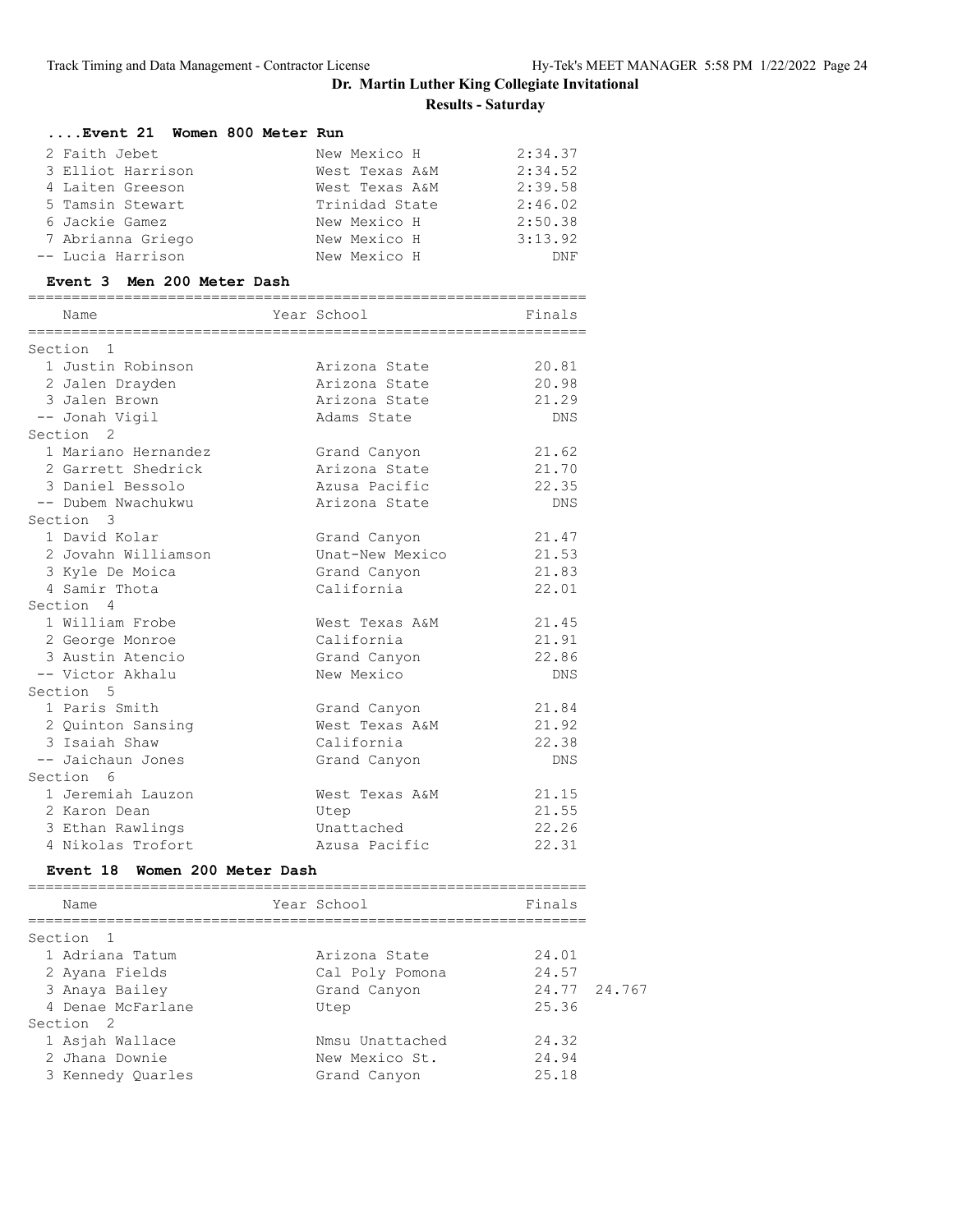| Event 18 Women 200 Meter Dash                                                     |                   |            |              |
|-----------------------------------------------------------------------------------|-------------------|------------|--------------|
| 4 Ryan Little                                                                     | New Mexico        | 26.34      |              |
| Section 3                                                                         |                   |            |              |
| 1 Jaylah Walker                                                                   | Azusa Pacific     | 24.38      |              |
| 2 Maribel Caicedo                                                                 | Utep              | 24.67      |              |
| 3 Naudia Dawson                                                                   | Grand Canyon      | 25.61      |              |
| 4 Sierra Brewer                                                                   | New Mexico St.    | 25.73      |              |
| Section 4                                                                         |                   |            |              |
| 1 Leah Belfield                                                                   | West Texas A&M    | 24.48      |              |
| 2 Brianna Gayle                                                                   | New Mexico St.    |            | 24.77 24.770 |
| 3 Kiayra Holmes                                                                   | Azusa Pacific     | 25.09      |              |
| 4 Aryel Coats                                                                     | UC Irvine         | 25.33      |              |
| Section 5                                                                         |                   |            |              |
| 1 Aly Conyers                                                                     | California        | 25.29      |              |
| 2 Terice Steen                                                                    | New Mexico St.    | 25.40      | 25.395       |
| 3 Angelina Camello                                                                | Cal Poly Pomona   | 25.68      |              |
| -- Lauren Fowler                                                                  | New Mexico        | <b>DNS</b> |              |
| Section 6                                                                         |                   |            |              |
| 1 Jordanae Scott                                                                  | West Texas A&M    | 25.17      |              |
| 2 Jaelyn Thomas                                                                   | Cal Poly Pomona   | 25.90      |              |
| -- Alonna Johnson                                                                 | Arizona State     | <b>DNS</b> |              |
| -- Anna Sommerfeld                                                                | Nevada            | <b>DNS</b> |              |
| Section 7                                                                         |                   |            |              |
| 1 Alana Wilson                                                                    | West Texas A&M    | 25.40      | 25.393       |
| 2 Dawnielle Lewis                                                                 | Grand Canyon      | 25.59      |              |
| -- Sarah Marske                                                                   | Nevada            | <b>DNS</b> |              |
| -- DeOndra Green                                                                  | West Texas A&M    | <b>DNS</b> |              |
| Section 8                                                                         |                   |            |              |
| 1 Beatriz Razon                                                                   | Grand Canyon      | 26.08      |              |
| 2 Hilary Udechukwu                                                                | New Mexico H      | 26.31      |              |
| 3 Takiyah Johnson                                                                 | New Mexico St.    | 26.51      |              |
| -- Selisa Palmer                                                                  | New Mexico H      | <b>DNS</b> |              |
| Section 9                                                                         |                   |            |              |
| 1 Dami Oyatayo                                                                    | San Francisco St. | 26.58      |              |
| 2 Lauren George                                                                   | San Francisco St. | 26.91      |              |
| 3 Shaelynne Smith                                                                 | San Francisco St. | 28.84      |              |
| -- Hanah Smrt                                                                     | Nevada            | <b>DNS</b> |              |
| $F_{\text{tanh}} = 0$ Man $\text{d} \cdot \text{d} \cdot \text{d} \cdot \text{d}$ |                   |            |              |

#### **Event 9 Men 4x400 Meter Relay** ================================================================

| School                | Finals                |
|-----------------------|-----------------------|
| Section <sub>1</sub>  |                       |
| 1 Arizona State 'A'   | 3:15.16               |
| 1) Justin Robinson    | 2) Jalen Brown        |
| 3) Jamar Marshall Jr. | 4) Garrett Shedrick   |
| 2 Csu-Pueblo 'A'      | 3:23.21               |
| 1) Tyrell Smith       | 2) Jack Dickson       |
| 3) Kaleb Tipton       | 4) Nikolaus Franzmair |
| 3 Utep 'A'            | 3:26.09               |
| 1) Stephen Carreto    | 2) Ronaldo Griffiths  |
| 3) Aman Verma         | 4) Ned Azemia         |
| -- Grand Canyon 'A'   | DNS                   |
| 1) Austin Atencio     | 2) Max Carmona        |
| 3) Bryson Benjamin    | 4) Mariano Hernandez  |
| -- West Texas A&M 'A' | DN S                  |
| 1) Malick Diop        | Ohdel James           |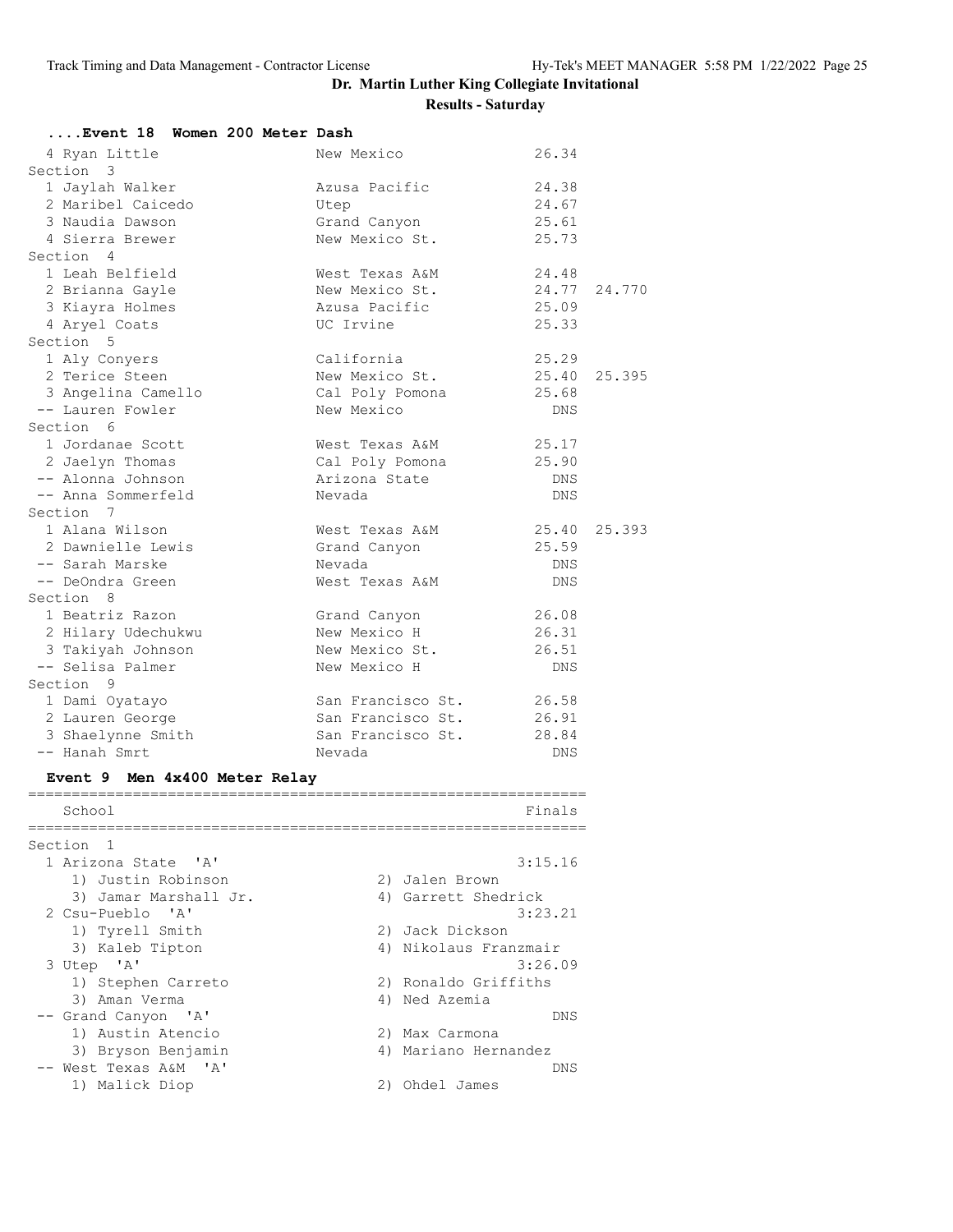# **Dr. Martin Luther King Collegiate Invitational**

# **Results - Saturday**

| Event 9 Men 4x400 Meter Relay         |                                         |
|---------------------------------------|-----------------------------------------|
| 3) William Frobe                      | 4) Quinton Sansing                      |
| Section<br>2                          |                                         |
| 1 Eastern New Mexico<br>$\mathsf{A}$  | 3:22.25                                 |
| 1) Iziah Hall                         | 2) Dan Hurren                           |
| 3) Devis Cheruiyot                    | 4) Japhet Toroitich                     |
| 2 West Texas A&M<br>$'$ B             | 3:22.64                                 |
| 1) Kash Starkey<br>3) Jared Cummins   | 2) Gerard Bryant<br>4) Chance Martelli  |
| 3 West Texas A&M 'C'                  | 3:26.04                                 |
| 3) Brian Nganga                       | 4) Easton Clarkson                      |
| -- Azusa Pacific 'A'                  | DNS                                     |
| 1) Dominic Gonzalez-Shelmire          | 2) Leroy Kwateh                         |
| 3) Nikolas Trofort                    | 4) Daniel Bessolo                       |
| Event 24 Women 4x400 Meter Relay      |                                         |
| =======================<br>School     | Finals                                  |
| ================                      |                                         |
| Section<br>-1                         |                                         |
| 1 New Mexico 'A'                      | 4:10.36                                 |
| 1) Ryan Little<br>3) Isabella Fauria  | 2) Lauren Chafins<br>4) Alicia Quintana |
| -- Utep 'A'                           | DNF                                     |
| 1) Loubna Benhadja                    | 2) Oghenekaro Brume                     |
| 3) Carshaylah Harrison                | 4) Karen Villa Medina                   |
| -- New Mexico St. 'A'                 | DNS                                     |
| 1) Terice Steen                       | 2) Grace Pendarvis                      |
| 3) Jhana Downie                       | 4) Takiyah Johnson                      |
| -- Azusa Pacific 'A'                  | DNS                                     |
| 1) Kiayra Holmes                      | 2) Alayna Verner                        |
| 3) Marian Ledesma                     | 4) Jaylah Walker                        |
| -- UC Irvine 'A'<br>1) Aryel Coats    | DNS<br>2) Zani Meaders                  |
| 3) Tess Mathes                        | 4) Jennifer Daly                        |
| Section 2                             |                                         |
| 1 Csu-Pueblo 'A'                      | 3:59.49                                 |
| 1) Taylor Holland                     | 2) Yasmine Hernandez                    |
| 3) Hailey Streff                      | 4) Helen Braybrook                      |
| 2 West Texas A&M 'A'                  | 4:05.43                                 |
| 1) Sherifatu Sheriff                  | 2) Tiana Melton                         |
| 3) Caitlynne Speegle<br>' A'          | 4) Rebekah Carr                         |
| -- Grand Canyon<br>1) Kennedy Quarles | DNS<br>2) Alexa Hokanson                |
| 3) Anaya Bailey                       | 4) Kelly Moodry                         |
| -- Cal Poly Pomona<br>' A'            | DNS                                     |
| 1) Ayana Fields                       | 2) Elisha Salazar                       |
| 3) Analexis Glaude                    | 4) Skyler Madrid                        |
| -- UC Irvine<br>$\mathbf{B}$          | DNS                                     |
| 1) Morgan Jennings                    | 2) Amari Fraser                         |
| 3) Alexis Alexander                   | 4) Emma McCarthy                        |
| Section 3                             |                                         |
| 1 Arizona State 'A'                   | 3:52.51                                 |
| 1) Alonna Johnson<br>3) Taryn Hankins | 2) Adriana Tatum<br>4) Brooke Roldan    |
| 2 New Mexico St. 'B'                  | 4:02.15                                 |
| 1) Bailey Yost                        | 2) Thulisile Amon                       |
|                                       |                                         |